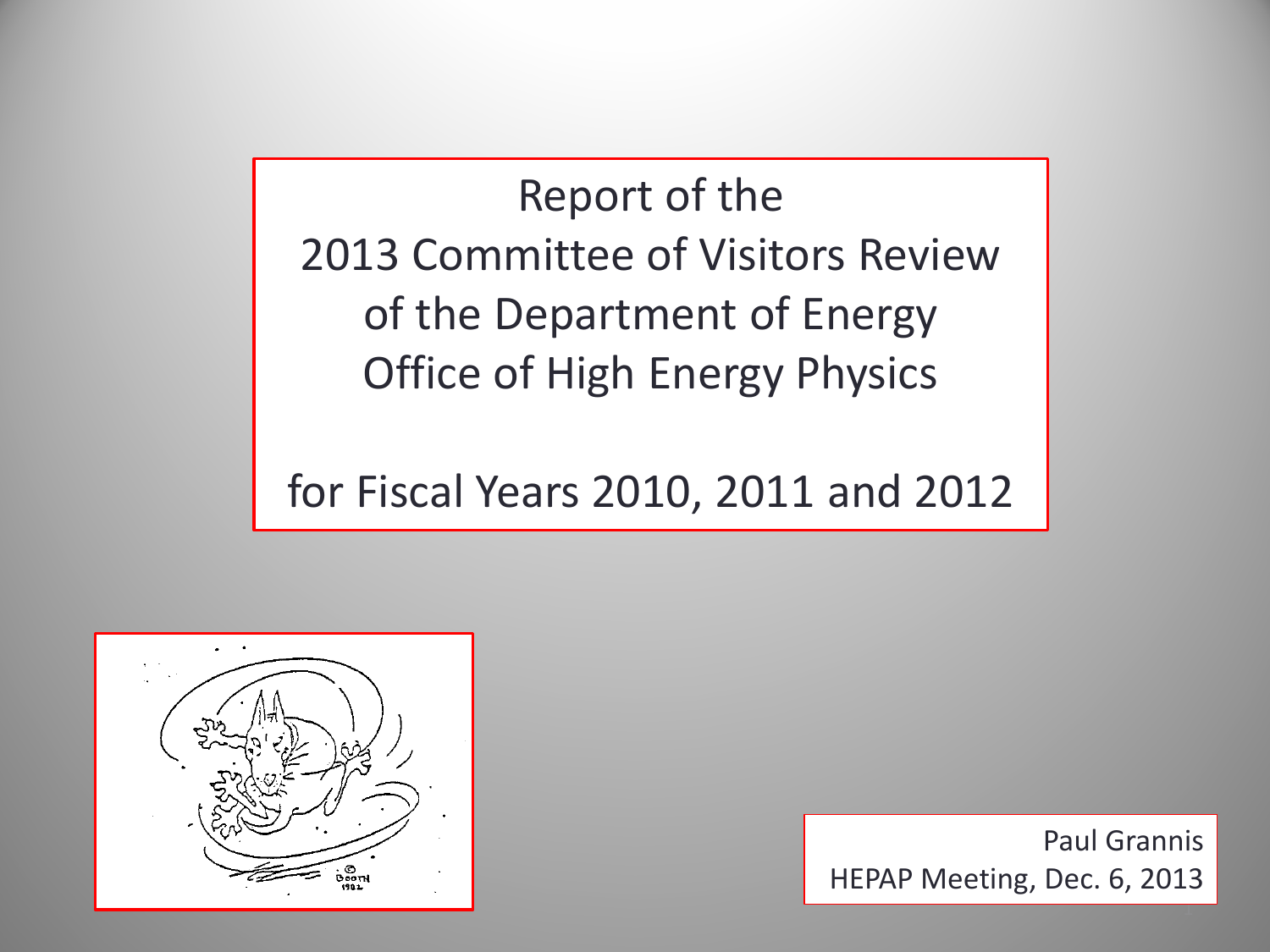The CoV is charged [by Office of Science] with "assessing (1) the efficacy and quality of the processes used to solicit, review, recommend, monitor, and document application, proposal, and award actions and (2) the quality of the resulting portfolio, including its breadth and depth and its national and international standing."

Some questions specific to this review: (from the HEPAP charge)

The 2010 CoV made several recommendations for which this CoV should evaluate the OHEP implementation:

- $\cdot$  Use comparative reviews (in addition to individual mail-in reviews)
- $\lozenge$  Increase the OHEP budget fraction for projects (at the expense of research)
- Formulate a strategic plan for accelerator stewardship in DOE
- **❖** Improve the database of program information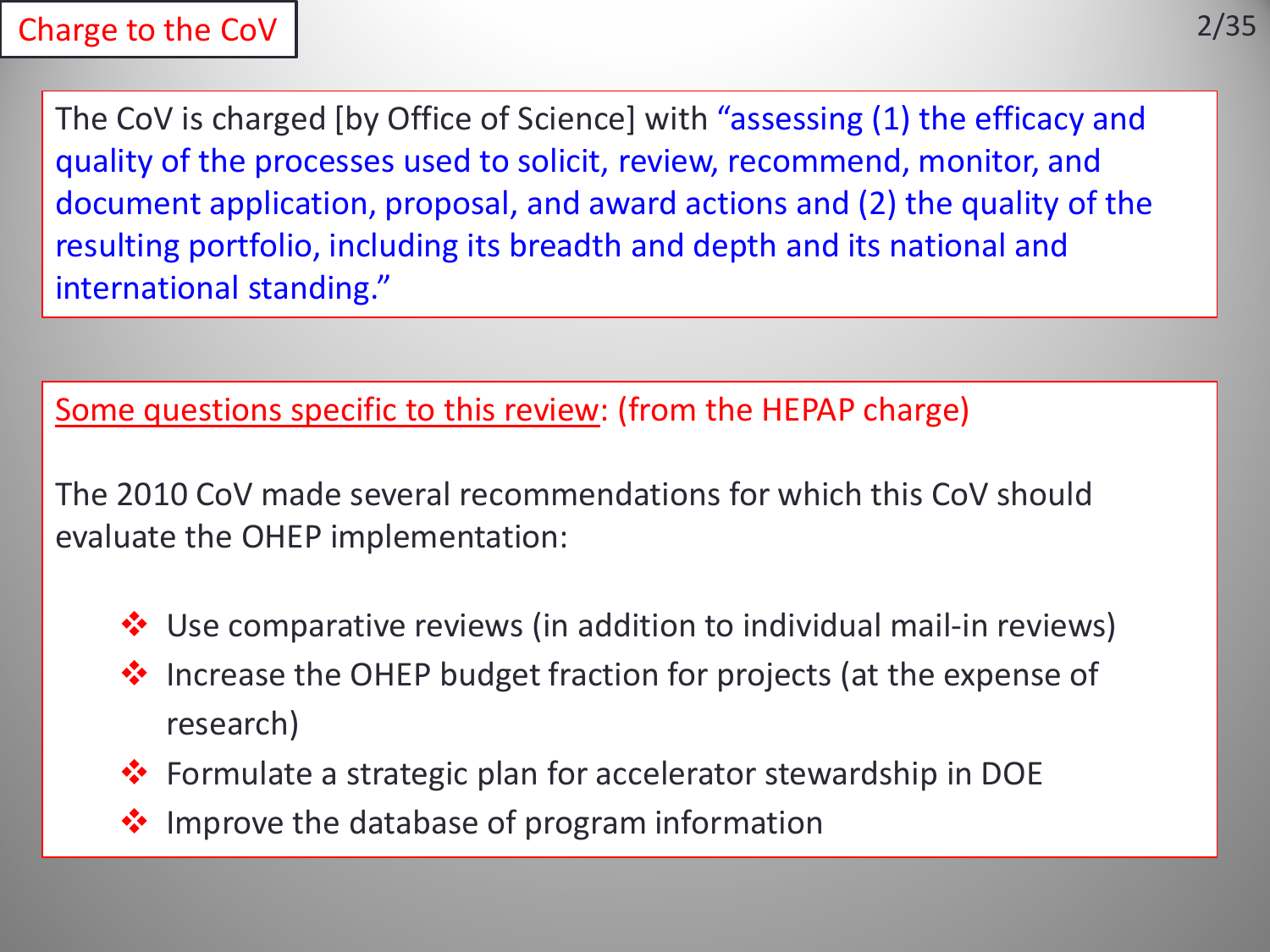# Some questions specific to this review: (from the HEPAP charge)

In 2008, the P5 report recommended long-term goals and priorities. Have the recommendations of P5 and other recent HEPAP panels been implemented?

Since 2010, OHEP has re-organized its Research Program into **Energy, Intensity & Cosmic** Frontier subprograms. The CoV should evaluate how this management organization has worked. Are proposals that cross boundaries adequately reviewed?

The CoV is charged to "identify issues that it [CoV] is not able to consider in depth in this review for subsequent consideration or study". HEPAP will charge a subpanel to address "sociological issues", some of which are informed by the confidential information that we will examine; in such cases, we are asked to include comment in our report or closeout discussion.

Is the program well balanced? (among Frontiers, research vs. operations, domestic vs. foreign expt's, labs vs. universities, senior vs. junior researchers; technical infrastructure at universities)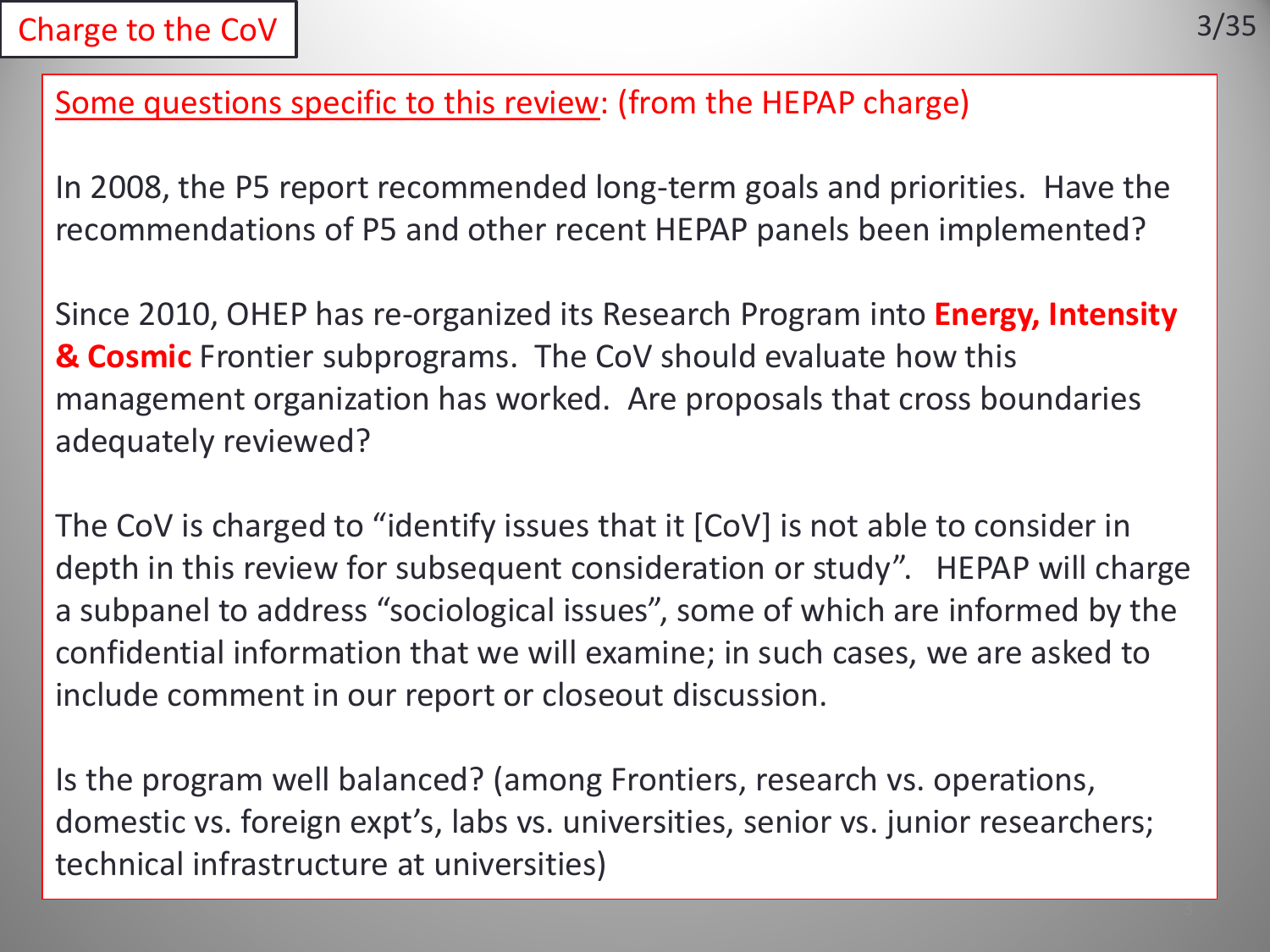### Committee composition

CoV chair: Paul Grannis (Stony Brook)

Subcommittee on Energy Frontier **\*Joe Lykken** (Fermilab) \*Darien Wood (Northeastern) Andy Albrecht (UC Davis) Karl Jakobs (Freiburg) Michael Dine (UC Santa Cruz) Rob Roser (Fermilab) JoAnne Hewitt (SLAC) Heidi Schellman (Northwestern) Nathan Seiberg (IAS) Evelyn Thomson (Penn)

Subcommittee on Intensity Frontier \*Steve Peggs (BNL) \*Kate Scholberg (Duke) Jamie Rozenzweig (UCLA) Steve Kettell (BNL) Vladimir Shiltsev (Fermilab) Jack Ritchie (Texas) Jenny Thompson (Univ. College London) Subcommittee on Facilities Operations Rick van Kooten (Indiana) \*John Seeman (SLAC)

Subcommittee on Cosmic Frontier Ed O'Brien (BNL) \*Dave Burke (SLAC) Brenna Flaugher (Fermilab) Subcommittee on Projects Giorgio Gratta (Stanford)  $*$ Gina Rameika (Fermilab) Josh Klein (Penn) George Ginther (Rochester/FNAL)

Subcommittee on Theory

Subcommittee on Accelerator R&D

Mike Lamont (CERN)

(\*=chair) Fulvia Pilat (Jlab)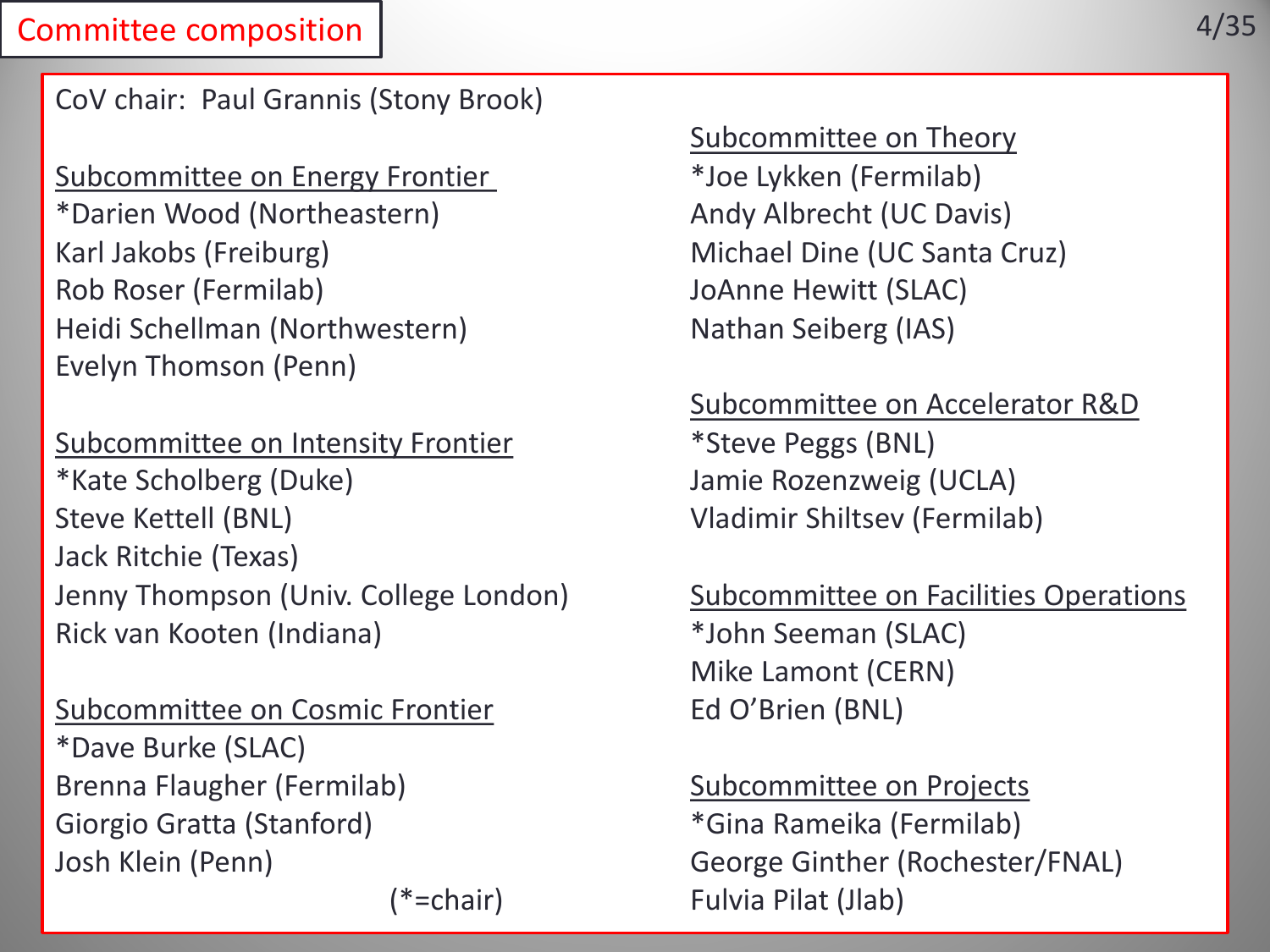### Committee activities

The CoV met in Germantown on Oct.  $9 - 11$ . The draft agenda shown in the report contained presentations from OHEP; several breakout sessions for the seven subcommittees to view materials, discuss findings and formulate recommendations; and several full committee executive sessions to discuss recommendations and highlight those that cut across subcommittees.

The Office of High Energy Physics presentations and detailed interactions with subcommittees were thorough, informative and very helpful. We are grateful to the OHEP for their hospitality and cooperativeness.

**Our overall conclusion is that OHEP is carrying out its mission with integrity, efficiency and keen awareness of the trends in the field.**

The report submitted to HEPAP is organized with a chapter on Overarching Issues with 18 recommendations, followed by sections from each subcommittee with 16 additional recommendations specific to each area, and variations on the 18 overarching recommendations.

Findings **Comments Recommendations** 

My primary focus today is on the 18 overarching recommendations.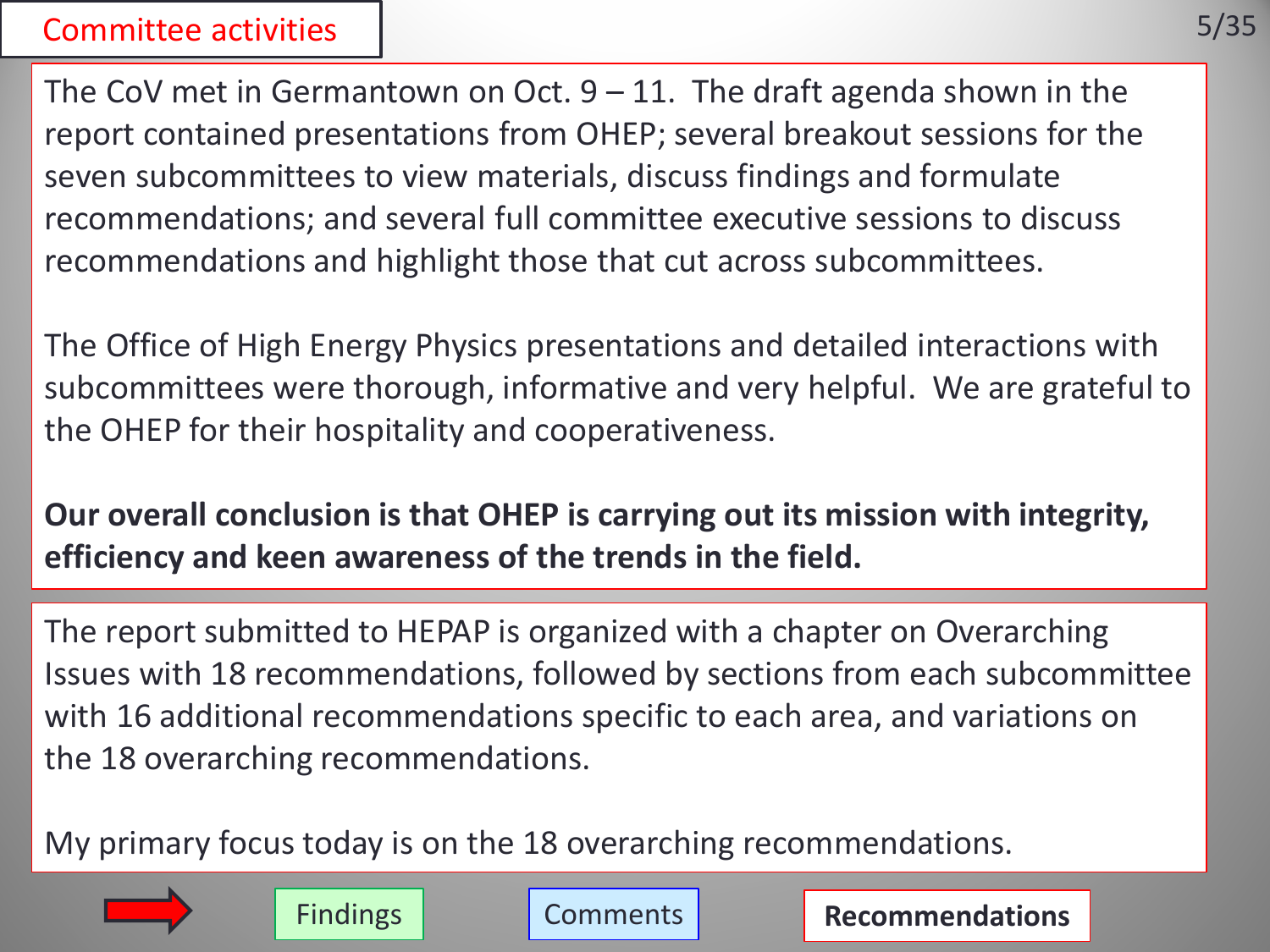# Overarching Issues

6/35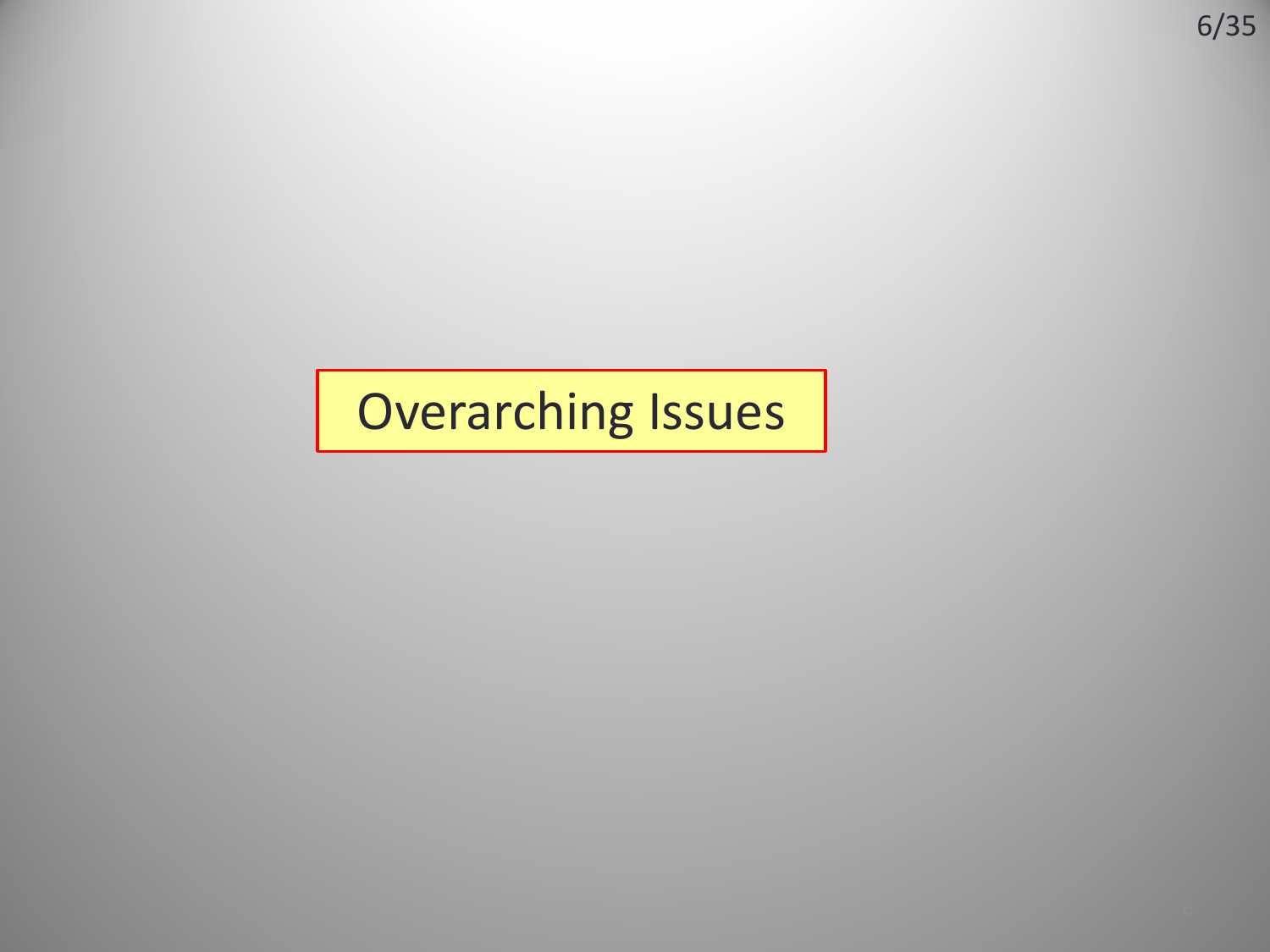### A. OHEP Organization

OHEP re-organized oversight and budget codes for experimental HEP from Proton accelerator-based, Electron accelerator-based, and Non-acceleratorbased to Energy, Intensity and Cosmic Frontier categories.

The new classification based on physics thrusts is important in communicating the field within the government. There are however many overlaps the physics and techniques between frontiers.

 While an organizing principle is needed, it is necessary to keep the coherence of the program in mind and to protect against 'stovepiping'. For example, the ability to move funds flexibly from one frontier to another when need arises should be retained.

 A particular suggestion (not recommendation) was that OHEP consider rotating program managers from one frontier to another at ~5 year intervals to promote broad stewardship and awareness of the full program.

## **Recommendation 1:**

*OHEP should strive to keep the overall program management coherent, keeping in view the connections and balance among the frontiers, and minimizing the obstacles to well-motivated transfers of funds across frontier boundaries.*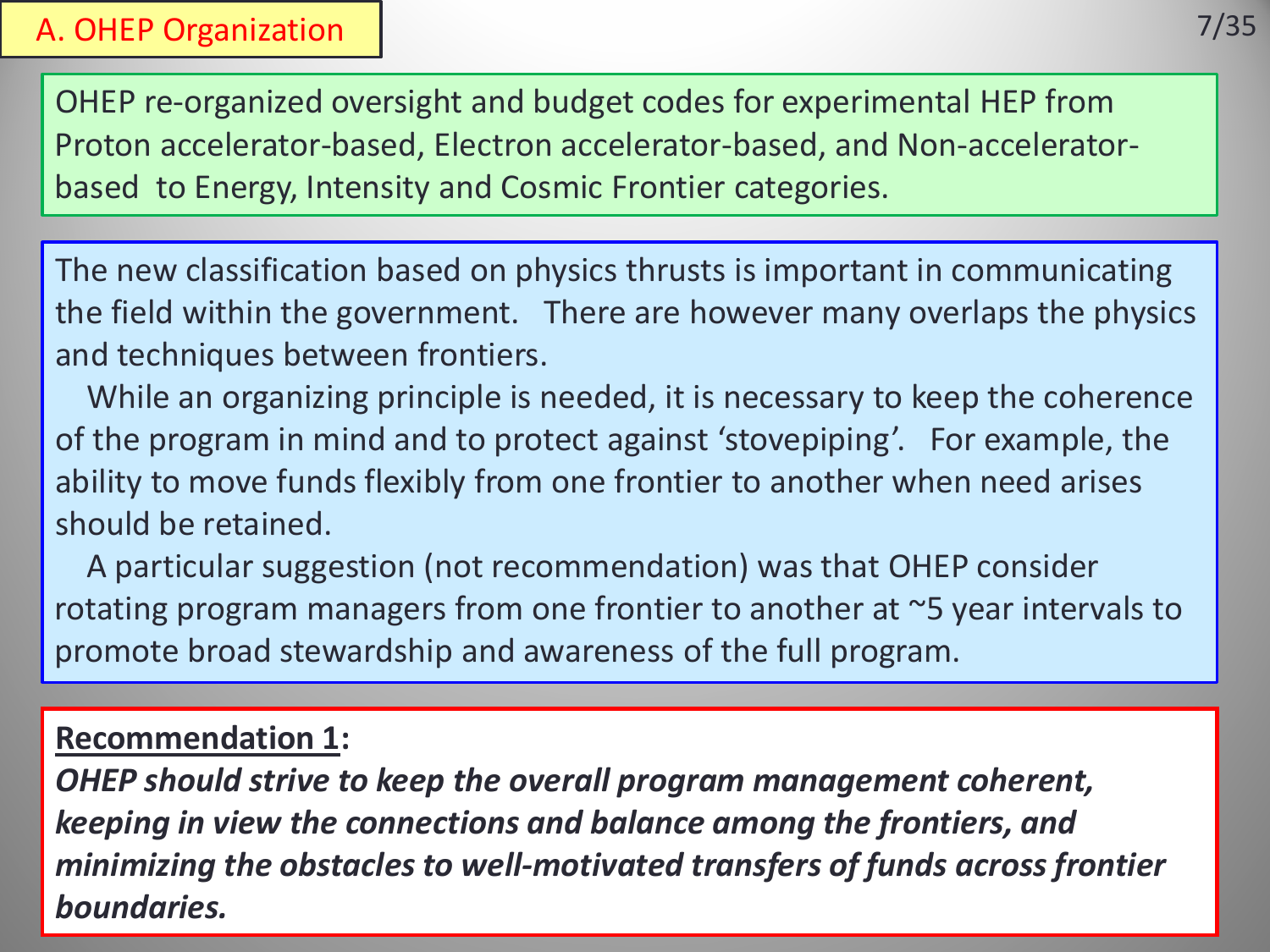## B. Comparative proposal reviews

- Comparative reviews were instituted in 2012, with all proposals for that year in each frontier, theory, accelerator (detector) R&D examined together.
- Additionally, mail-in reviews were conducted, sometimes with independent reviewers. Proposals with more than one frontier activity were reviewed in multiple panels.
- Comparative review of Laboratory research was also instituted, with all work within a given frontier at all Labs examined in successive years.
- ◆ 2012 comparative reviews resulted in reduction or termination of funding of several long-supported PIs. Bridge funding to ease the effects of termination was provided where possible.
- In some cases, awards were reduced or delayed if start-up or other non-DOE funds existed.
- Over the review period, the time between proposal and award (and provision of redacted review reports) decreased somewhat.
- $\triangle$  The need to align start dates at a common point meant that some bridging funds were needed, thus further increasing budgetary pressure.
- $\dots$  One instance was found where a redacted review report to proponents contained a comment that was not relevant and was inappropriate.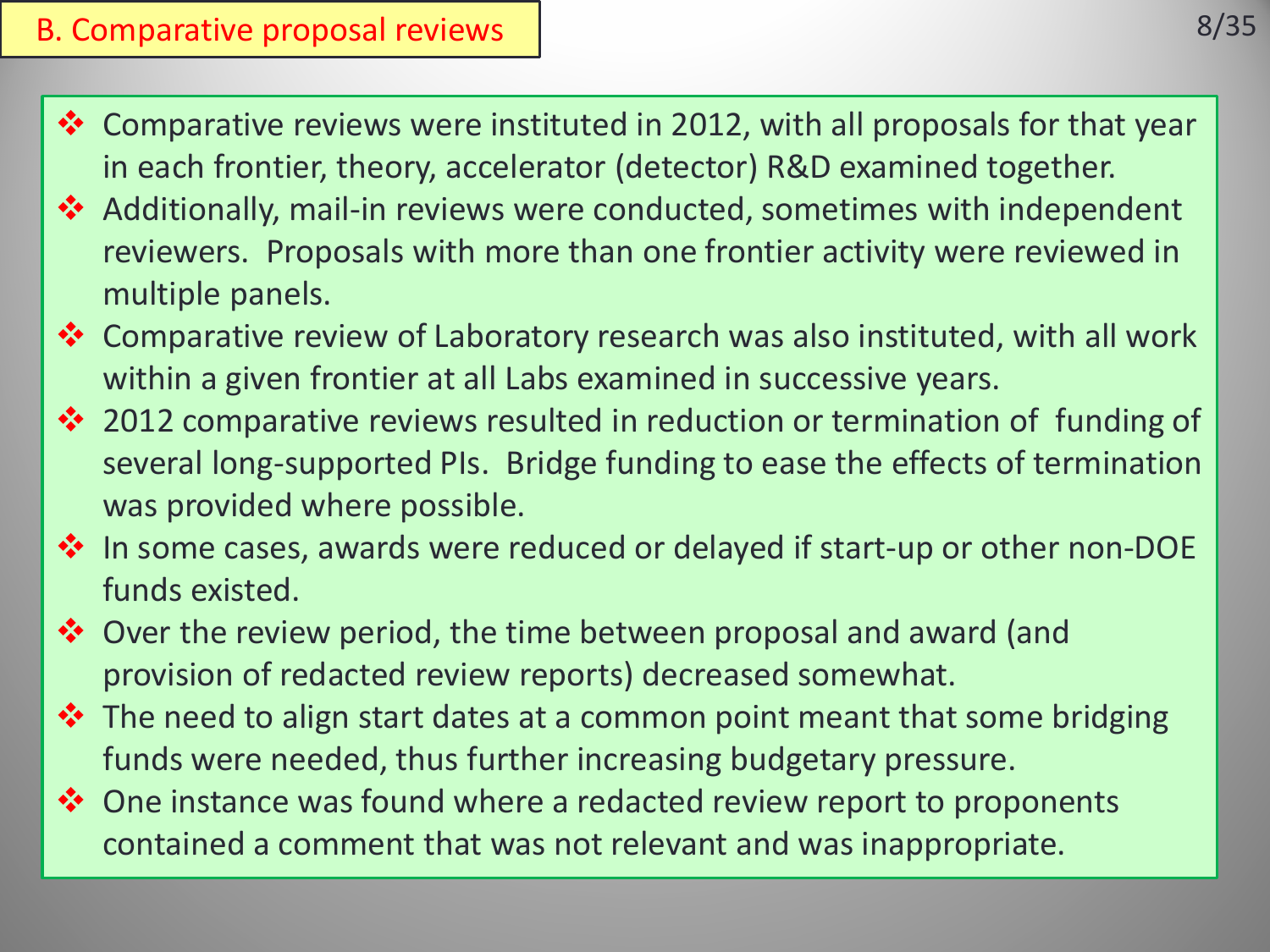The COV finds the comparative review to be an improvement over the previous mail-in-reviews-only process. The outcomes that we viewed were fair. The panel sizes and choice of reviewers were in most cases appropriate, but in a few cases we found that there were as few as three reviewers. In such cases, it is possible that the opinions of one vocal reviewer could carry undue weight.

 The mail-in reviews add important information or independent expertise to the comparative review process.

The alignment of review panels along the frontier boundaries is natural, but the Committee worries that this subdivision could lead to a more parochial view of the program than is desirable. Many of our comments and recommendations go in the direction of assuring a review process that takes the full context of the program into account. We urge OHEP to continue to assess the optimum way to achieve this balance.

The comparative reviews would be enhanced if the relevant materials were provided to the panels before the review, and if questions of factual clarification from the panel to proponents could be made before or during the review.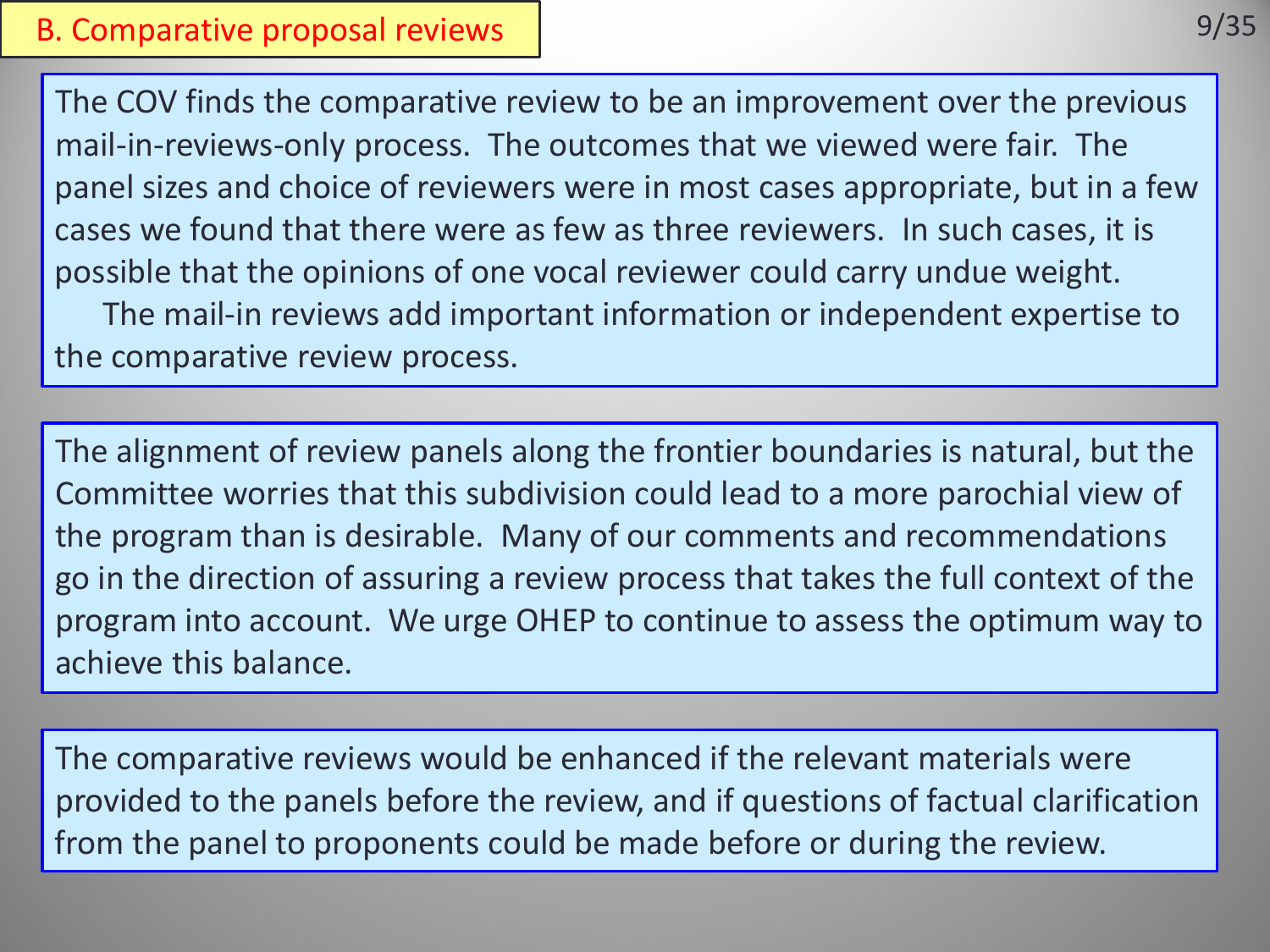10/35

In proposals addressing multiple frontiers, the synergy among the parts is important to consider. Despite the comparative review focus on a specific frontier, it is important to consider aspects of the full proposal.

For PIs transitioning between frontiers it is important to assess their prior track record. Often the physics questions and techniques in one frontier bear directly on work in other frontiers. It would be useful to recognize this connectivity by including reviewers from other frontiers. This would help ensure that the record of a PI in transition is taken into account. Special 'transition grants' might be considered to facilitate changes in research areas. It may be useful to provide a check-box for proponents to indicate their desire to have their proposal reviewed by comparative review panels representing the relevant frontiers. It may also be useful to ask reviewers to specifically comment on the synergies in such cross-frontier proposals.

Comparative reviews in subsequent years should be conducted with common practices and standards, keeping the full program in view. It may be useful to provide a summary of the full program actions in the yearly comparative review, and to appoint a significant fraction of reviewers to serve in multiple years.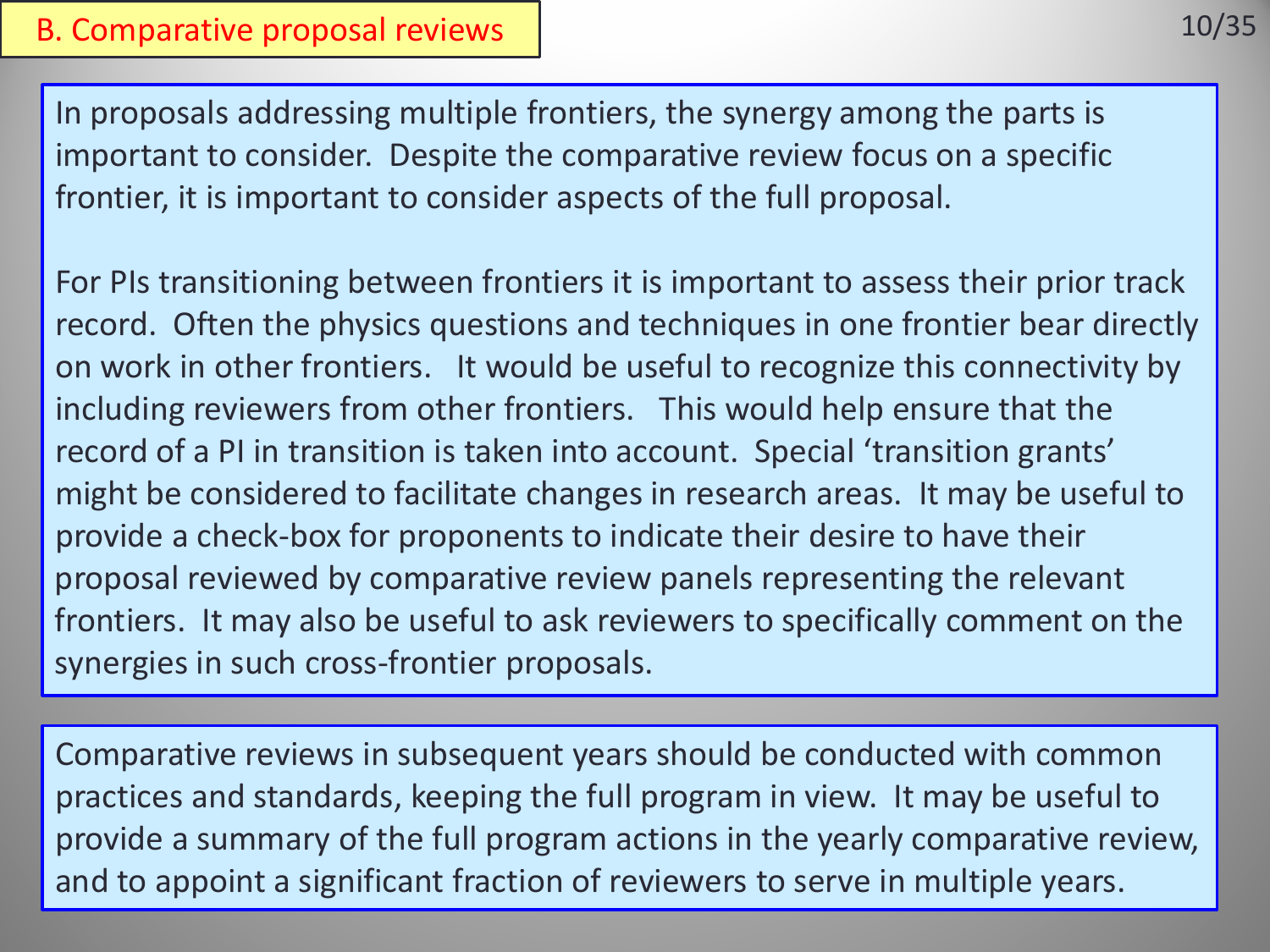Even within the constraints of the non-FACA review panels, the current comparative reviews should provide the OHEP program managers with sufficient information to synthesize evaluations and rankings that reflect the collective assessments of the panel members

Program managers' comments in the folder on the reasons for the action taken were often terse, or absent, making the special considerations for an action difficult to discern.

There should be renewed vigilance by program managers to assure that inappropriate comments are removed from the reports and do not flavor the deliberative process unfairly.

Reducing or delaying grant funding because of the existence of alternate sources of support such as university startups, or other non-DOE sources. is counterproductive, as it penalizes those who have demonstrated substantial initiative and promise.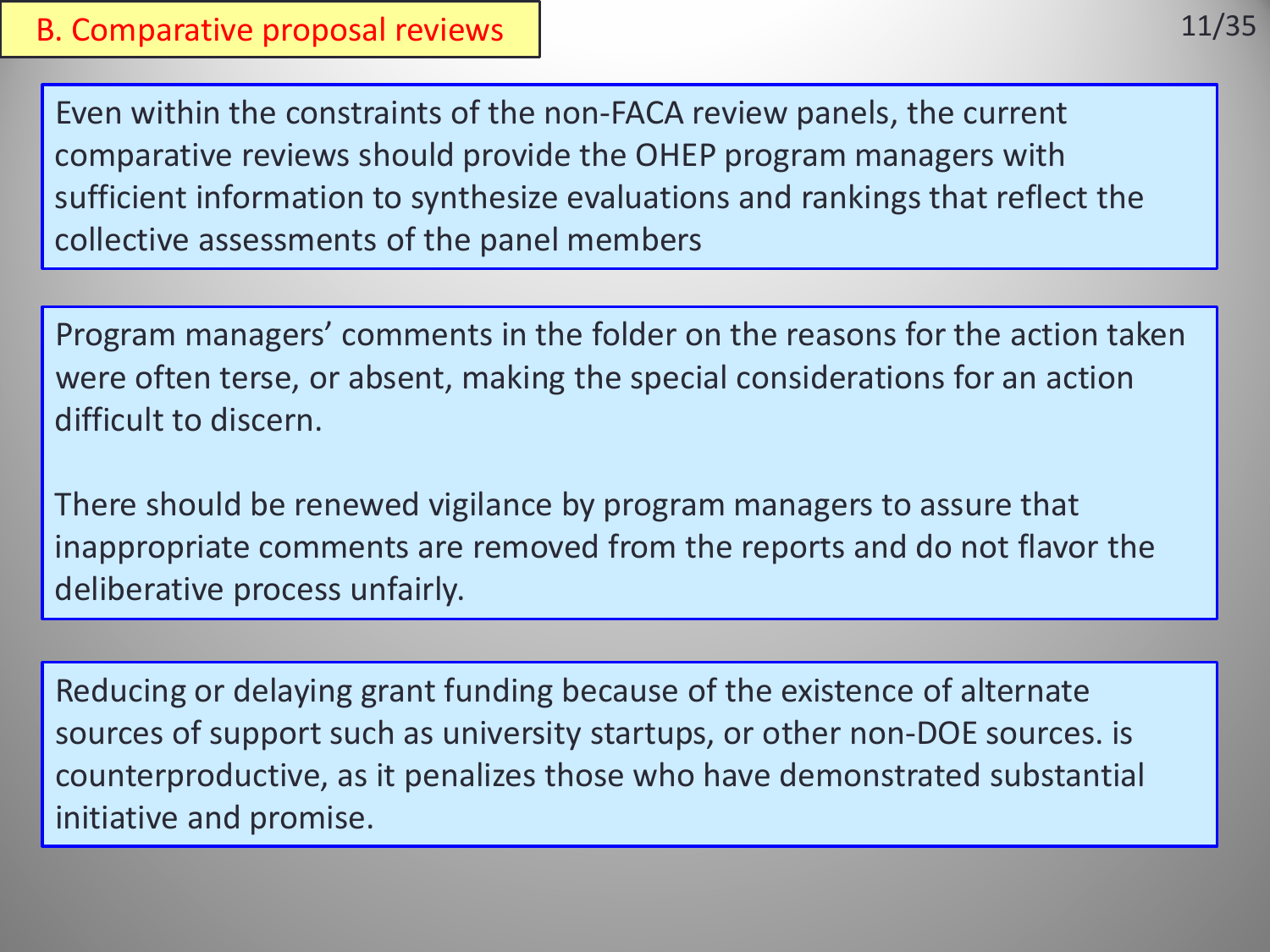If a PI's funding is discontinued, his/her postdocs/students should be protected. The goal of six months continued support can cause difficulties in finishing a project, or in the postdoc's ability to find a subsequent position.

The time between proposal and notification has moved in the right direction, but in some cases the COV found that administrative delays within OHEP contributed substantially to delay

The impact of realignment of grant start dates was primarily examined for theory but has affected all university programs. After realignment is completed in FY15 the resources liberated might be used to ameliorate the negative effects incurred during the previous three years.

This COV did not make a substantial review of laboratory comparative reviews, although in the cases we examined the level of scrutiny of individuals was lower than for universities. The laboratory reviews are not proposal-driven but are based on Laboratory's mission-based work plans. A more detailed evaluation of the laboratory research reviews should be made by the next COV, including comparison with university comparative reviews.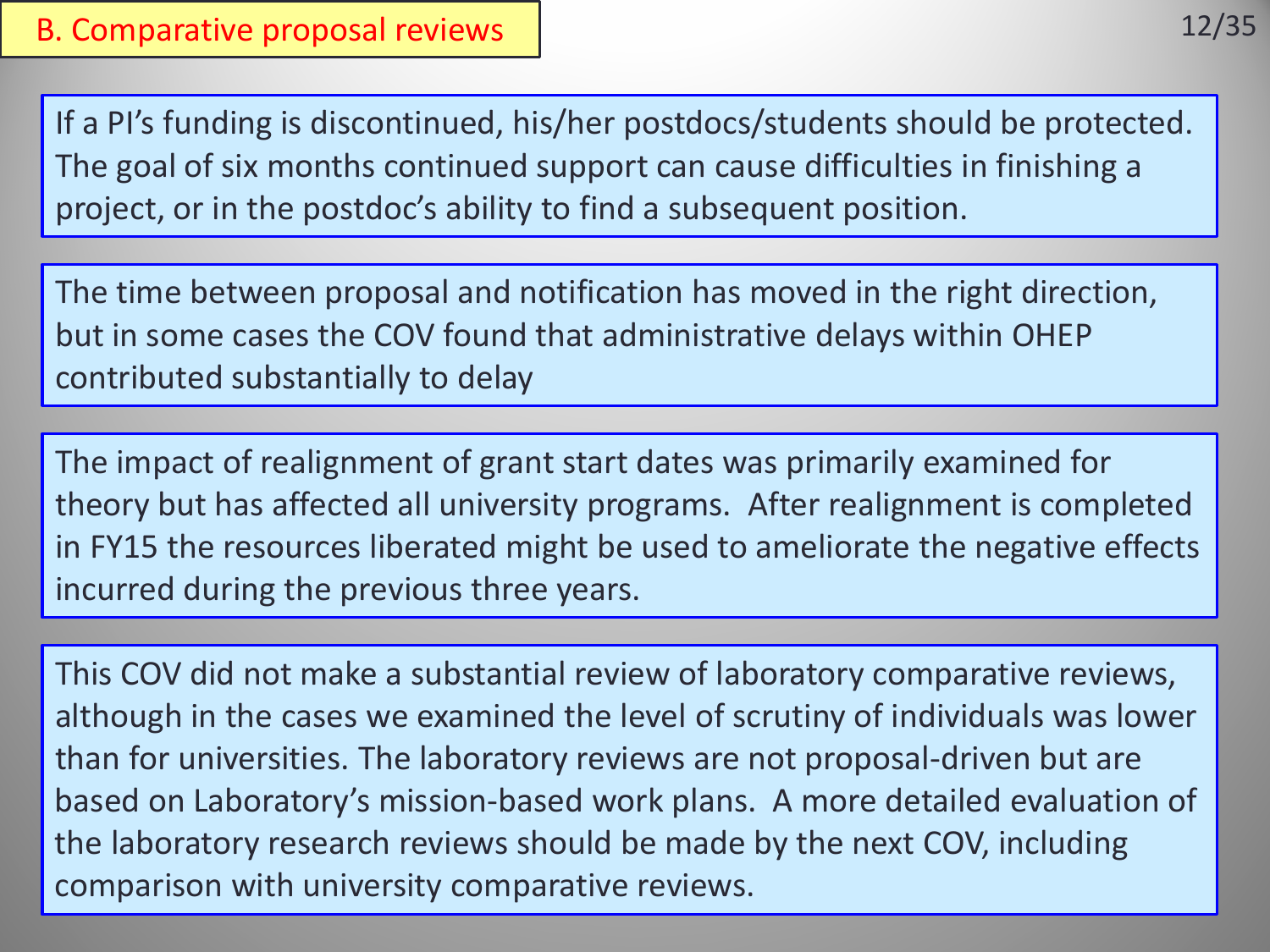**Recommendation 2:**

*Continue the comparative reviews. These should be augmented with independent mail-in reviews.*

**Recommendation 3:**

*Ensure that comparative reviews evaluate a particular proposal in the context of the full program over the full three year cycle within each frontier.* 

## **Recommendation 4:**

*Ensure that review committees are given appropriate charges, that there are sufficient reviewers of each proposal, and that program manager oversight of reviews is uniform.* 

## **Recommendation 5:**

*Modify the FOAs to request that proposals which address topics in several different review panel areas include a discussion of the synergy gained from this broader scope.*

## **Recommendation 6:**

*Institute mechanisms to streamline the movement of PIs moving from one frontier to another. The past record of such PIs should be considered in the reviews.*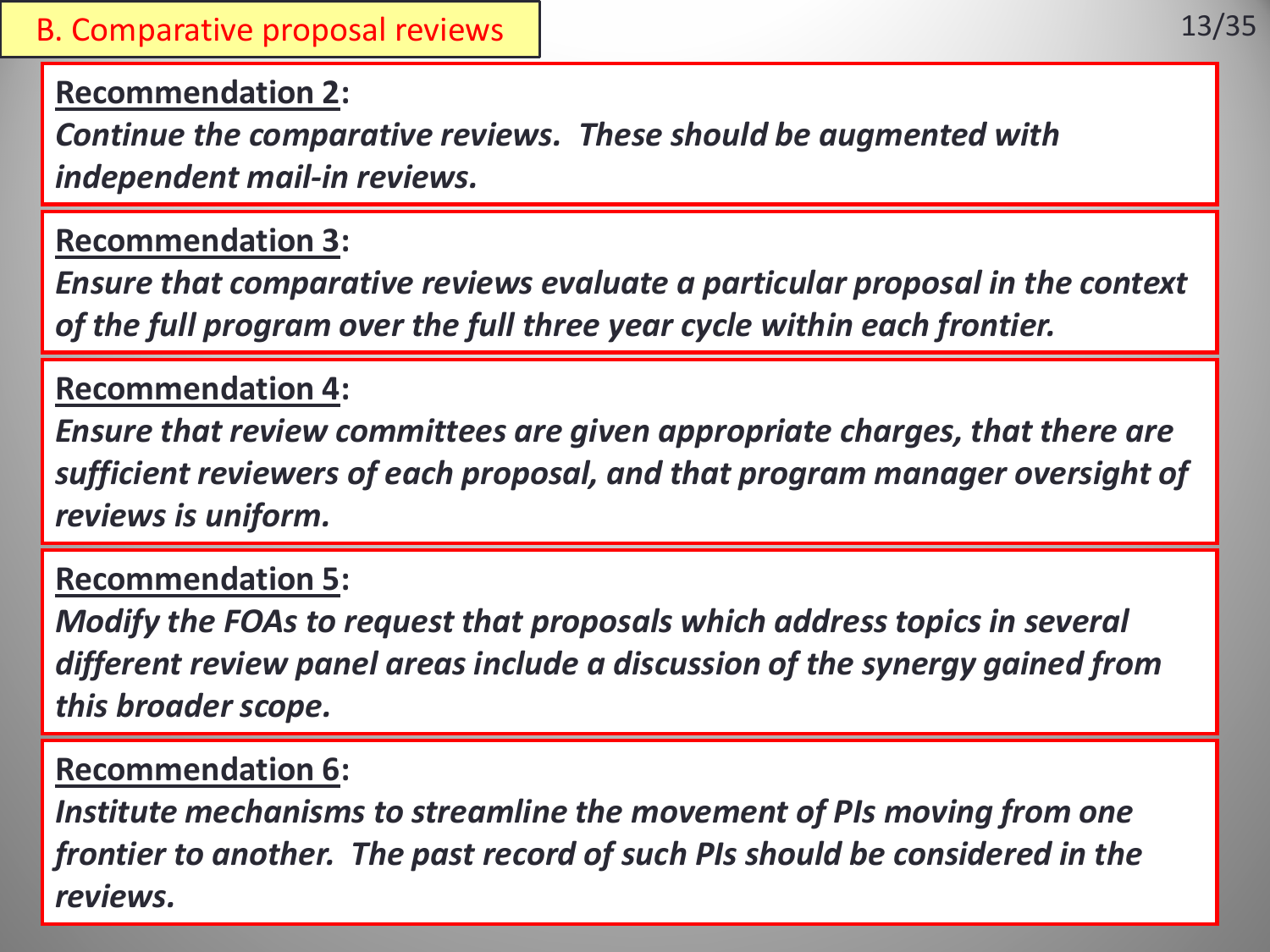## **Recommendation 7:**

*OHEP should charge the comparative review panelists to collectively discuss the relative strengths and weaknesses of proposals so that the program managers can judge the relative rankings of proposals.*

## **Recommendation 8:**

*Ensure that program manager's comments in grant folders clearly document the reasons for the action taken.*

# **Recommendation 9:**

*Work to further reduce the time between proposal and proponent notification and to provide appropriate redacted review comments that will enable PIs to refine future proposals. Provide information to proponents on their comparative review score and the distribution of scores over all proposals reviewed by a panel.*

# **Recommendation 10:**

*Work with the community to leverage and coordinate funding sources for the HEP research program such as university startup packages or other non-DOE funding sources .*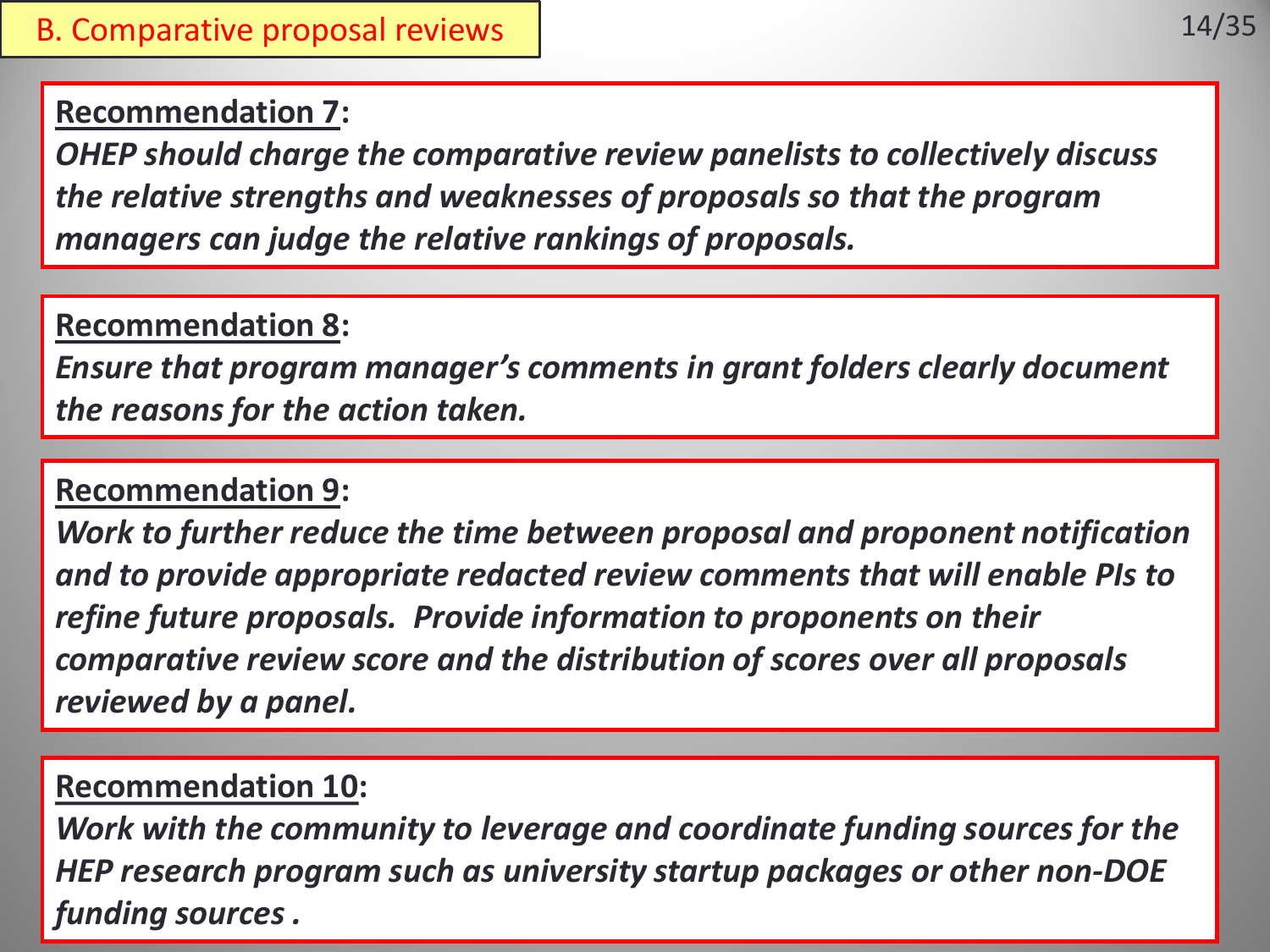The fraction of OHEP budget for projects dipped to ~5% in FY07, down from prior levels of ~20%. The 2010 CoV recommended an increase. By FY12, after ARRA, the project fraction had increased to about 17%.

Projects represent the investment in the future to keep the field vital. The recent increase has been accompanied with a decrease in research budgets. While further increases may be desirable, decisions should be taken with budget constraints in mind.

**Recommendation 11:** *Further increase in the budget fraction devoted to projects is desirable but should be subject to the recommendations of the 2014 P5 report and budget constraints.*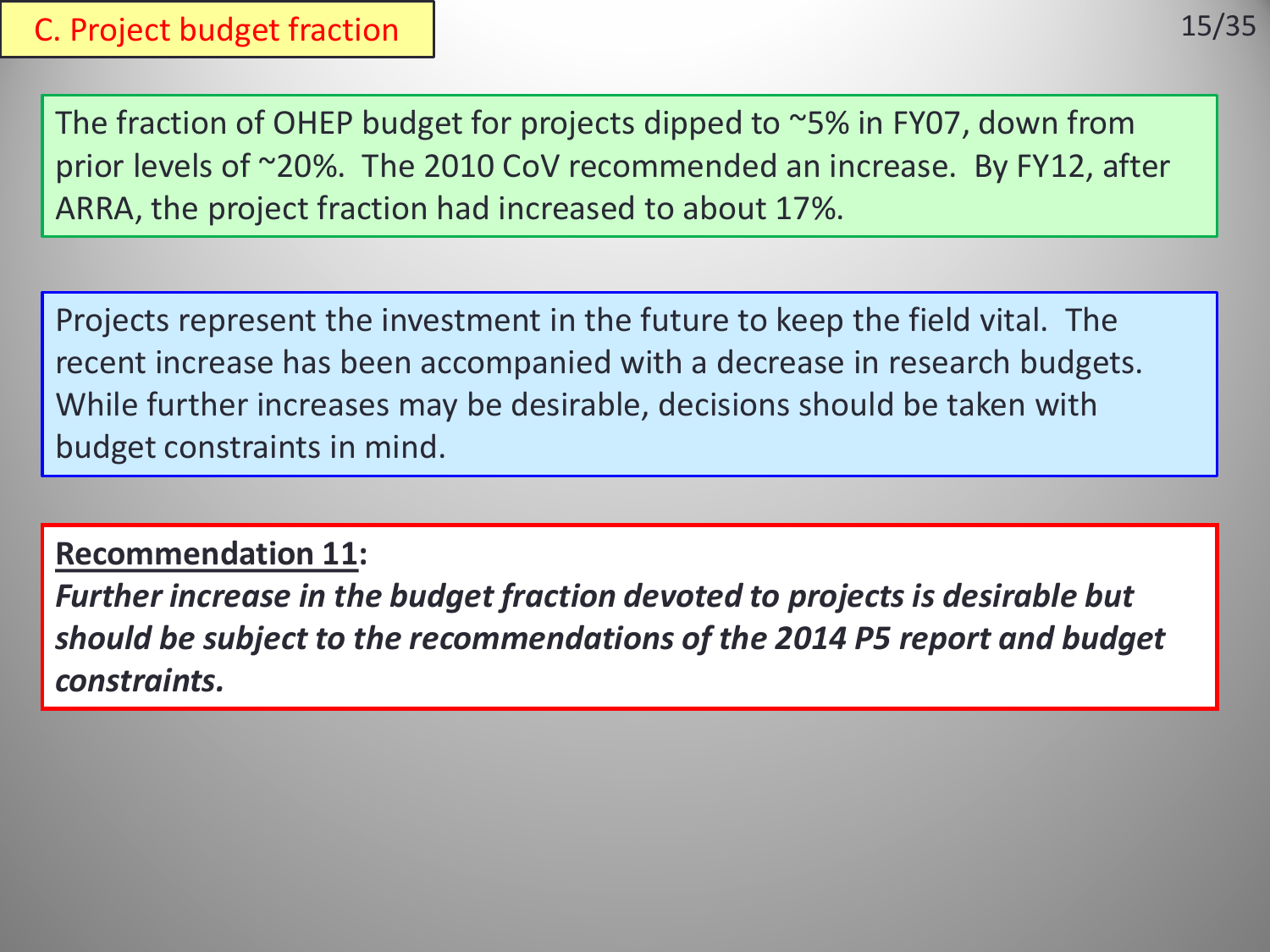The 2012 comparative review resulted in the termination of several senior research scientists at universities. The CoV found these terminations to be reasonably documented.

It is important to have information in the proposal that allows evaluation of senior research scientists.

A criterion used by some reviewers for termination was whether a good postdoc could perform the tasks. The CoV felt that this criterion is ill-advised. Indeed good postdocs can do what senior scientists do, but for their career advancement, should not.

The continuity and expertise of senior scientists have been major factors in the success of many large projects.

## **Recommendation 12:**

*Allocate a few dedicated pages in proposals for senior research scientists to describe their activities and critical accomplishments.*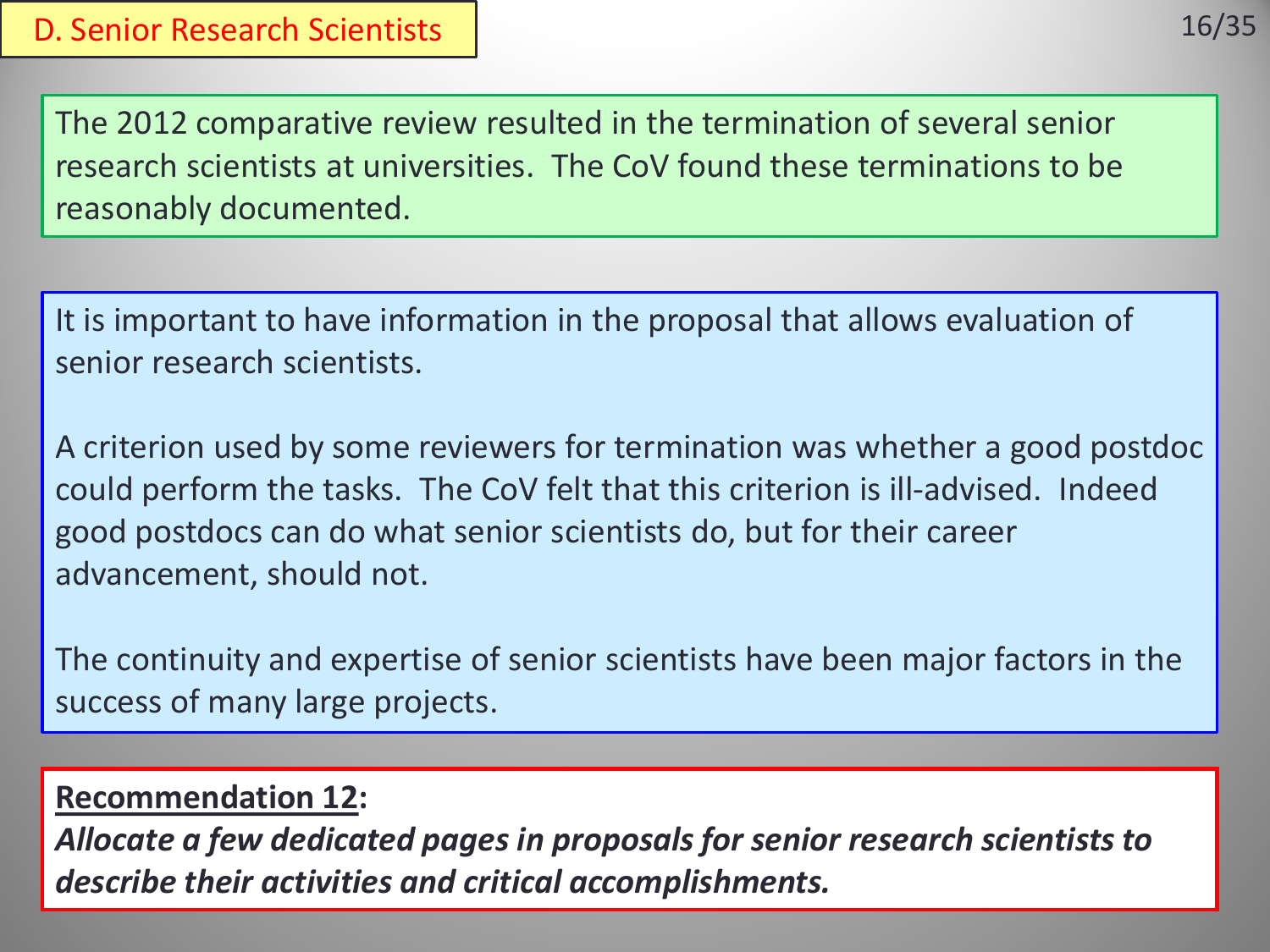"Projects" have TPC > \$5M and are subject to the rigorous CDx process. Due to the success of OHEP (and SC) in managing projects, some tailoring of the CDx process is allowed.

Sub-project level experiments benefit from identifying goals, milestones and costs at their inception, but often these experiments introduce innovative techniques or attack novel physics question and should be allowed a higher degree of risk. Formal project management for these can give an unwarranted burden.

**Recommendation 13:**

*Once goals, milestones and costs have been established for small scale experiments, formal OHEP project oversight should be kept to a minimum.*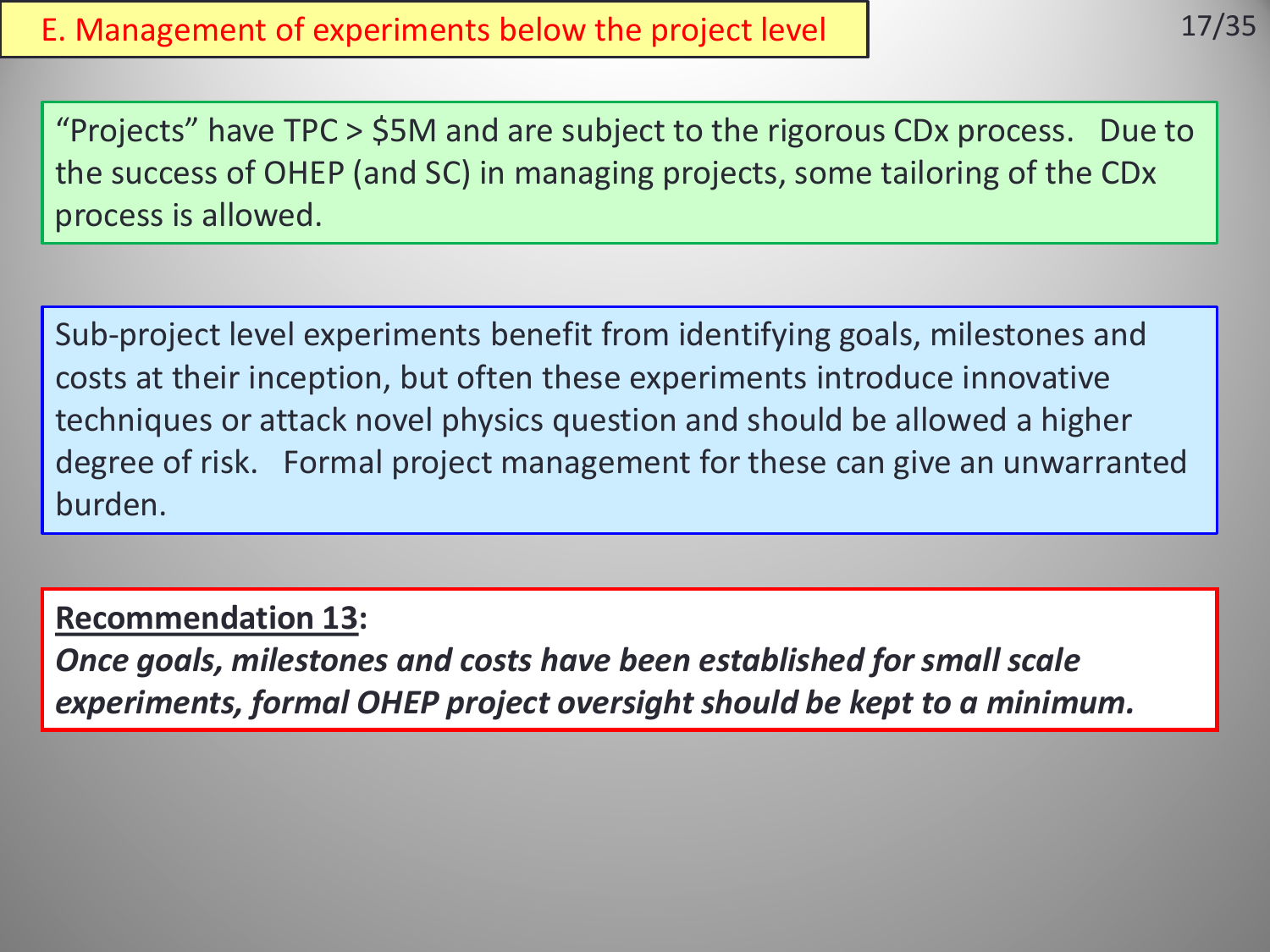18/35

Detector R&D activity ranges from the purely generic to development and testing of prototypes for particular experiments. The OHEP management of detector R&D programs was in flux during the review period.

Detector R&D, like accelerator R&D, seeds new advances for the field. Directed R&D funding for specific approved experiments should be attributed to that experiment.

 However, the R&D that develops new techniques or capabilities, whether motivated by finding new methods for potential future initiatives or purely generic, forms a continuum and should be treated uniformly, as both bring wider benefits to the program.

The motivation for detector R&D is shared by other SC programs and cooperative approaches could usefully be pursued.

## **Recommendation 14:**

*OHEP should develop a coherent and stable approach to funding detector R&D which embraces the broad range of proposals for new ideas and techniques appropriate to its mission.*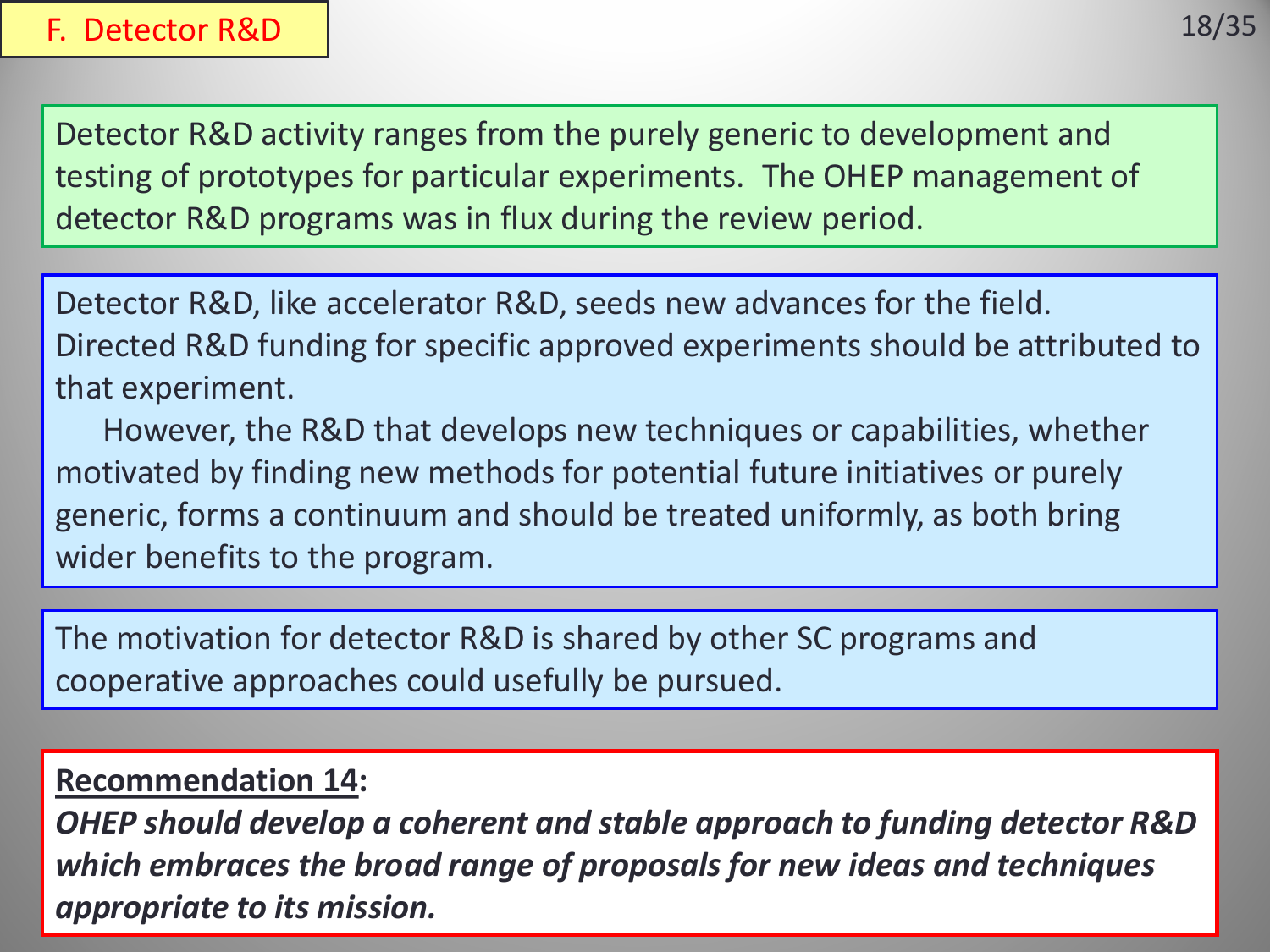The 2010 CoV recommended an increase in OHEP staff. The program management staff increased from 13 Feds (+ 4 IPA/detailee) in 2010 to 15 (+ 9) in 2013. Administrative staff levels declined somewhat.

The ratio of program managers to budget dollars is similar for OHEP and other SC Divisions.

The CoV appreciates the work of the IPAs and detailees who perform central roles in managing the program.

The Theory program handles ~85 grants but is managed by just one person.

**Recommendation 15:** *An additional IPA serving the theory program should be found.*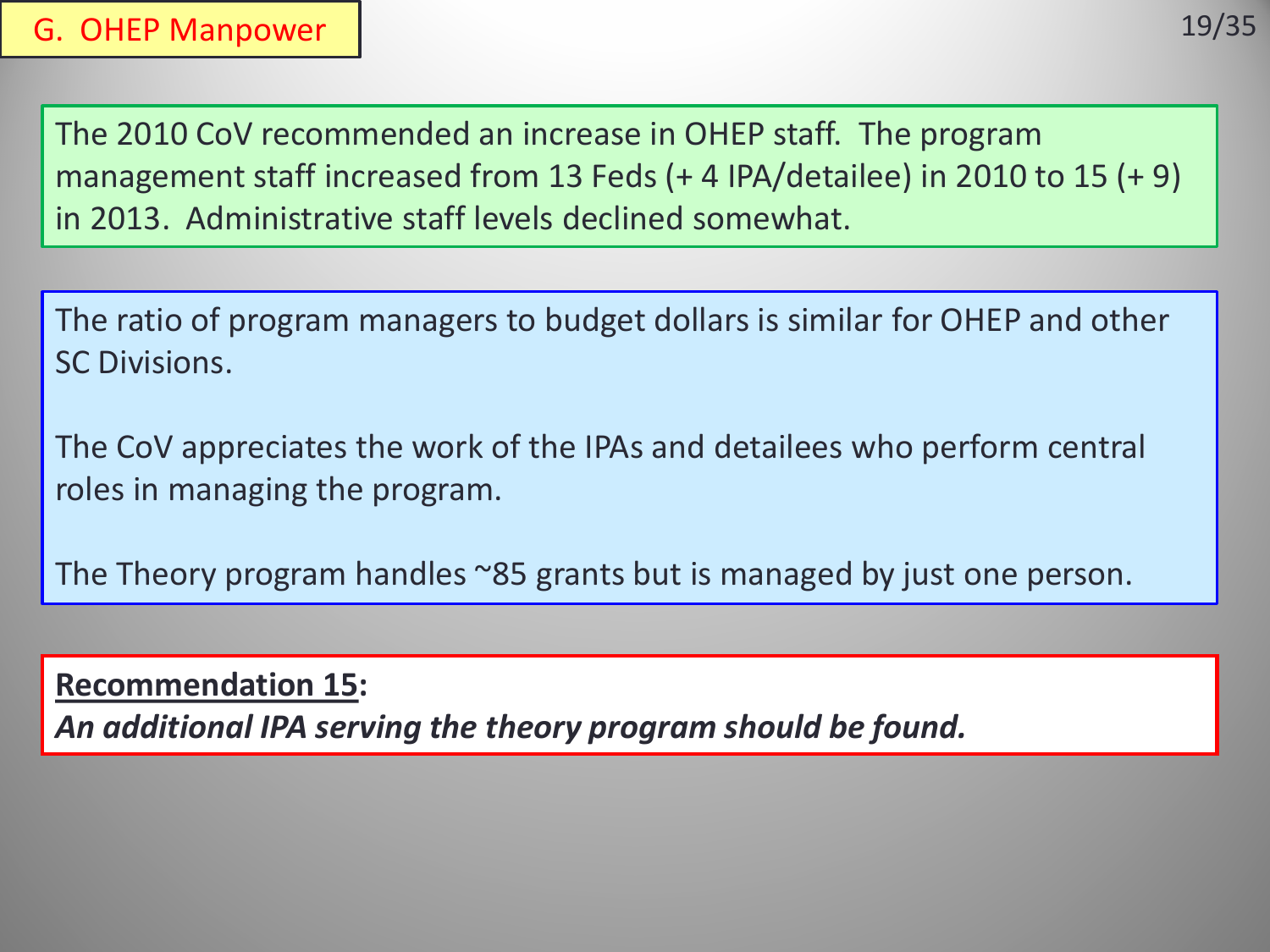Travel budgets have been reduced since the last CoV review. Travel budgets are set at the level of the Office of Science.

Site visits to universities at the 3-year renewal time are an important aspect of effective program management, allowing assessment of relative individual PI strengths, the synergies at work within the group and group infrastructure.

Visits to Project sites enhances the evaluation of progress and problems, the quality of project infrastructure and allows detailed discussion with project managers.

The large off-shore research in international collaborations that rather uniquely characterize HEP requires special OHEP travel to negotiate the terms of US participation, monitor international cooperative agreements, attend oversight Council meetings, and evaluate the US performance in these projects, thus diminishing the budget for domestic program oversight.

**Recommendation 16:** *Seek to increase the OHEP travel budget.*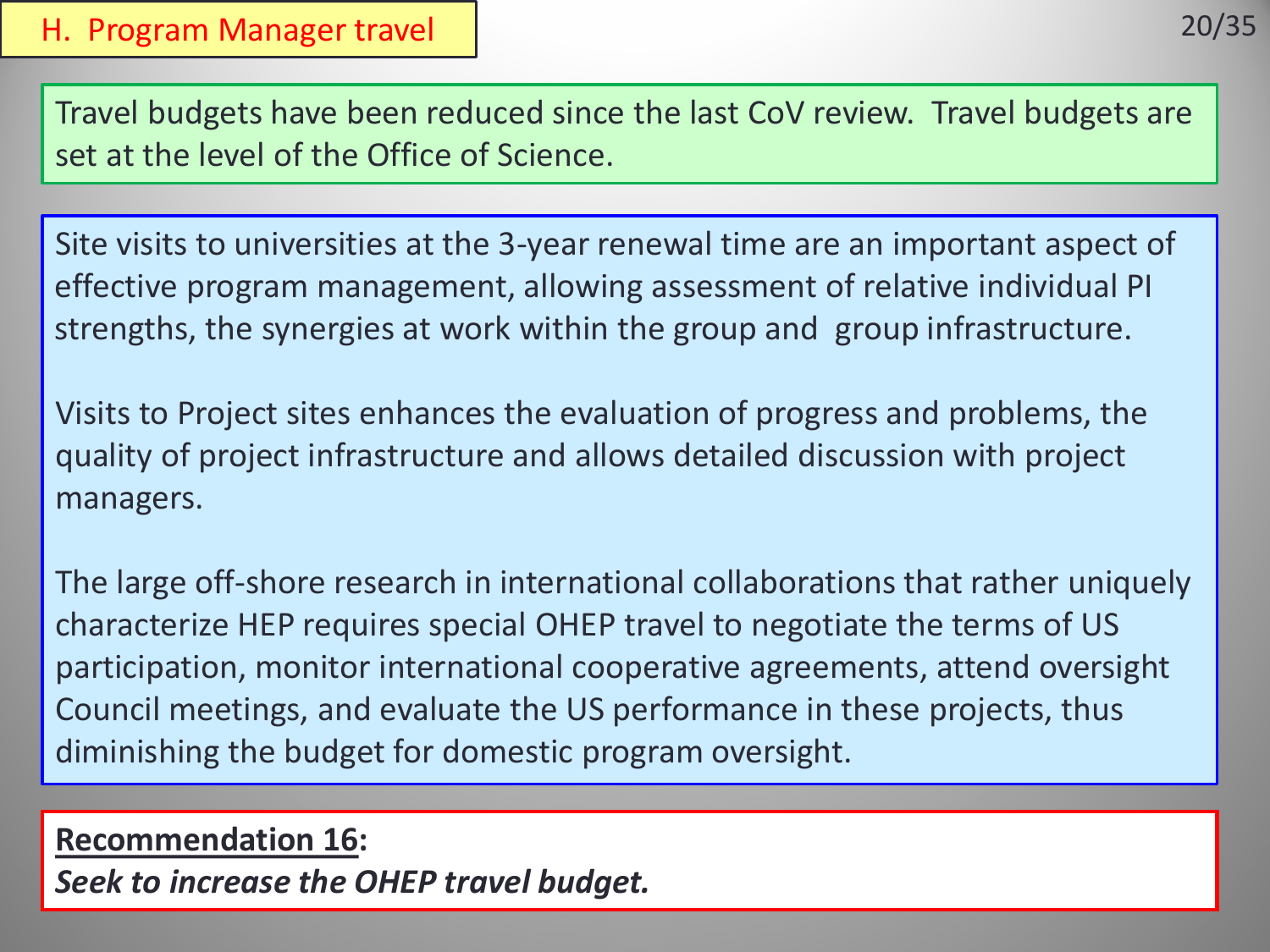Communications with HEP researchers is critical for the smooth operation of the program. OHEP has worked hard to keep the lines of communication open, but the flow of information is not always successful. A specific suggestion was to include co-PIs as well as PIs in notification messages.

Effective communication with higher levels of DOE and the wider government of advances in HEP and aspirations for the future is essential to the health of the program. OHEP can also stimulate communication to the broader public.

**Recommendation 17:**

*We urge OHEP to redouble and improve its communications both with the HEP community and in the wider governmental circles.*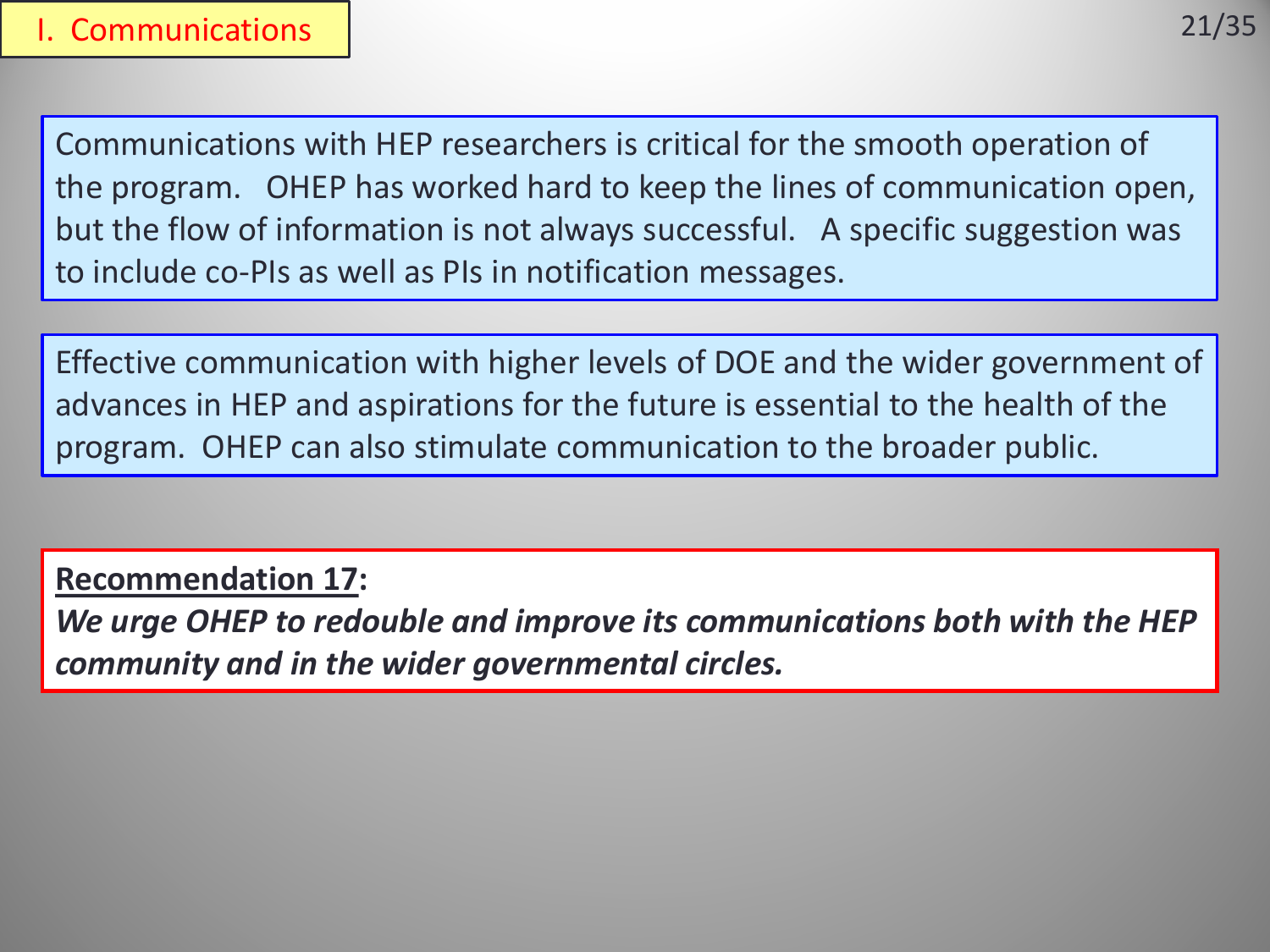### J. Travel restrictions

Although outside the CoV purview, we note the damaging aspect of the current travel rules for Lab-supported personnel that restrict their ability to travel to meetings to present recent work and interact with the broader community.

Conferences and workshops are essential in a globally-connected field like HEP. They are the means by which new findings and techniques are disseminated and discussed in intensive face-to-face settings. The rules also have inhibited Lab hosting of conferences. The restrictions on travel can damage the competitiveness of the US program. We urge relaxation of the travel rules, consistent with appropriate concern for efficiency and budgetary responsibility.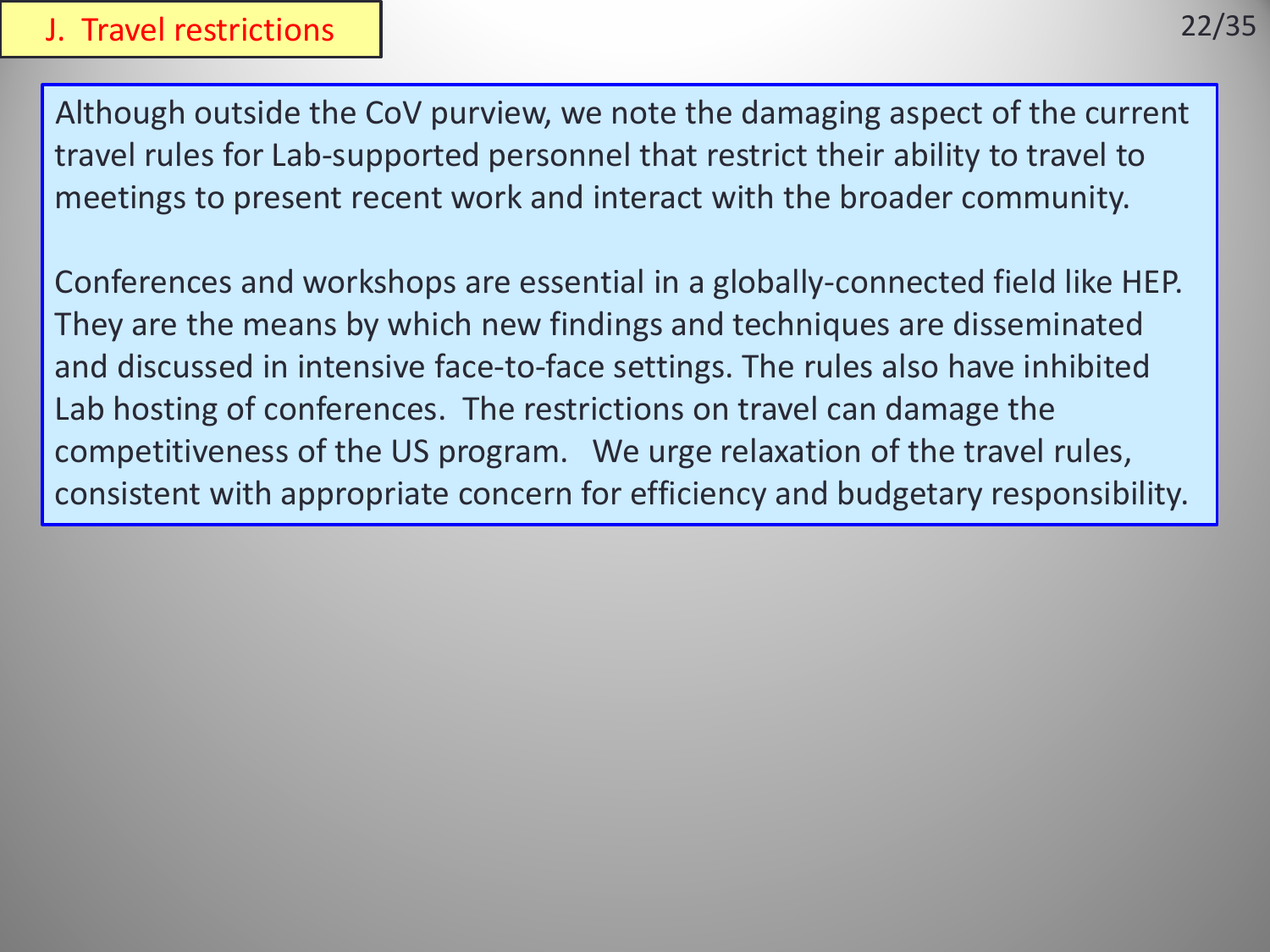The CoV did not have the time or the appropriate documentation to conduct an in-depth review of the balance between the university and Lab programs. Similar balance questions exist relating to senior vs. junior researchers and Lab/university funding balance across the frontiers.

There is some imbalance between Early Career awards established by the Office of Science to laboratory and university physicists (\$500K/yr vs. \$150K/yr) , owing to the support of full salaries of lab staff, but only summer salaries at universities. Re-evaluation of the relative sizes of EC awards would be useful.

**Recommendation 18:**

*Undertake a separate review of the balance between the Laboratory and university research programs.*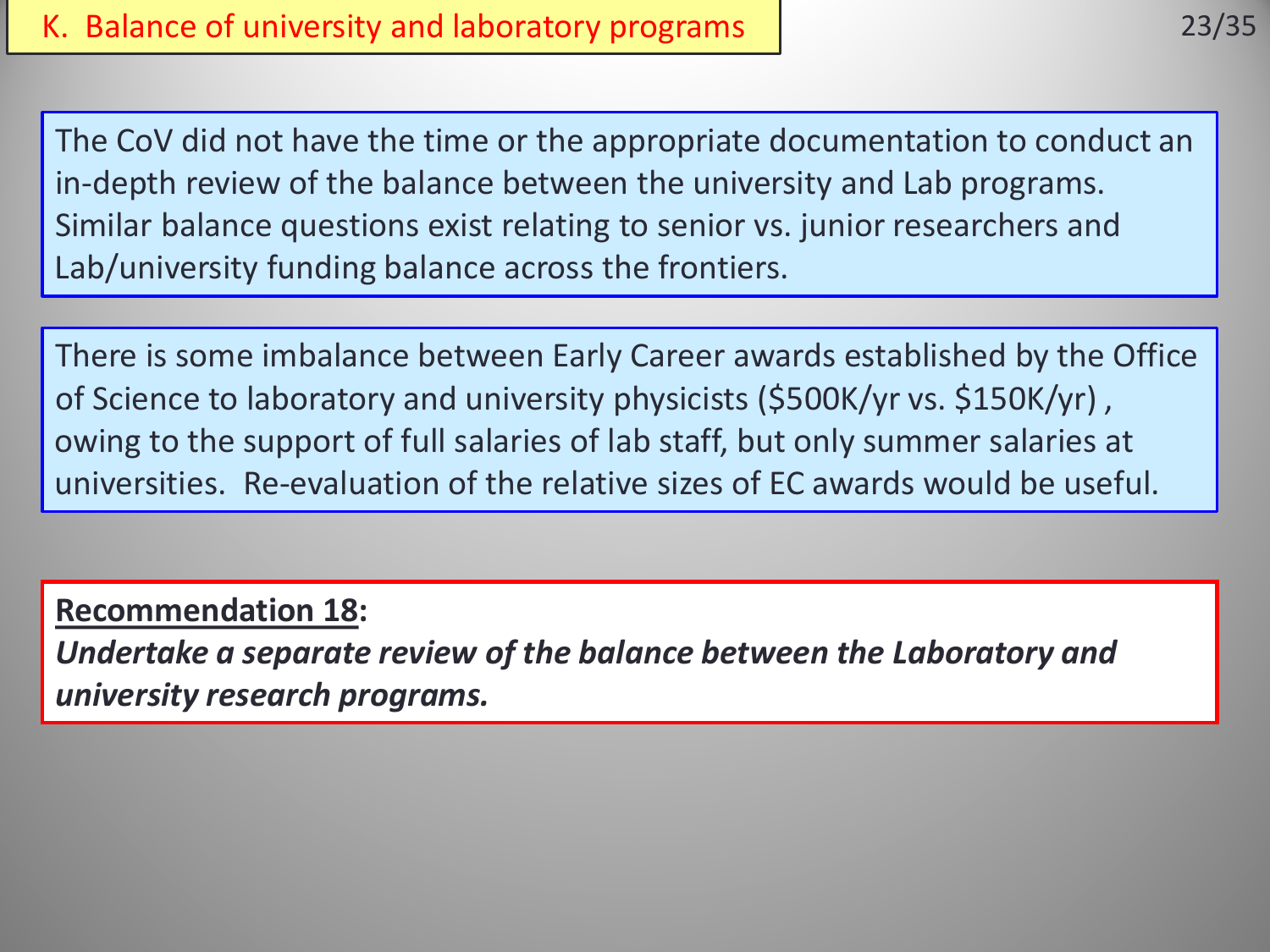The Office of Science is developing its electronic data base (PAMS) to manage all aspects of program management. First partial roll-out was in 2011. Now the proposal process is incorporated in PAMS, with award management coming soon.

We look forward to the full roll-out of PAMS over the coming year so as to streamline the OHEP management of the program and will allow more complete characterization of the program. The use of PAMS would make future CoV reviews more efficient.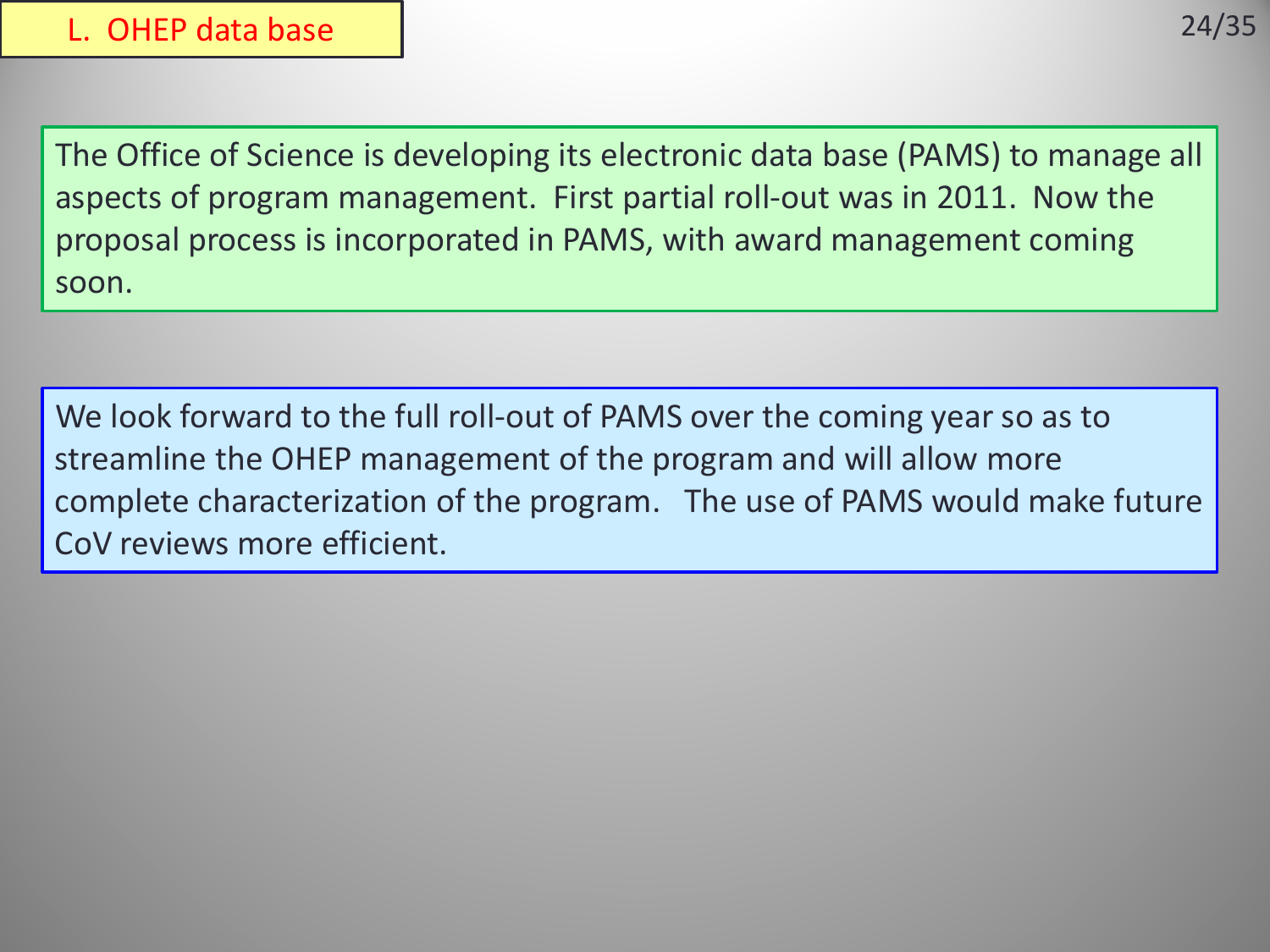# Subcommittee Reports

Only those recommendations that do not overlap with those in the 'Overarching Issues' section are discussed here. However, the motivations and comments on these related recommendations should be read to further amplify the Committee's conclusions.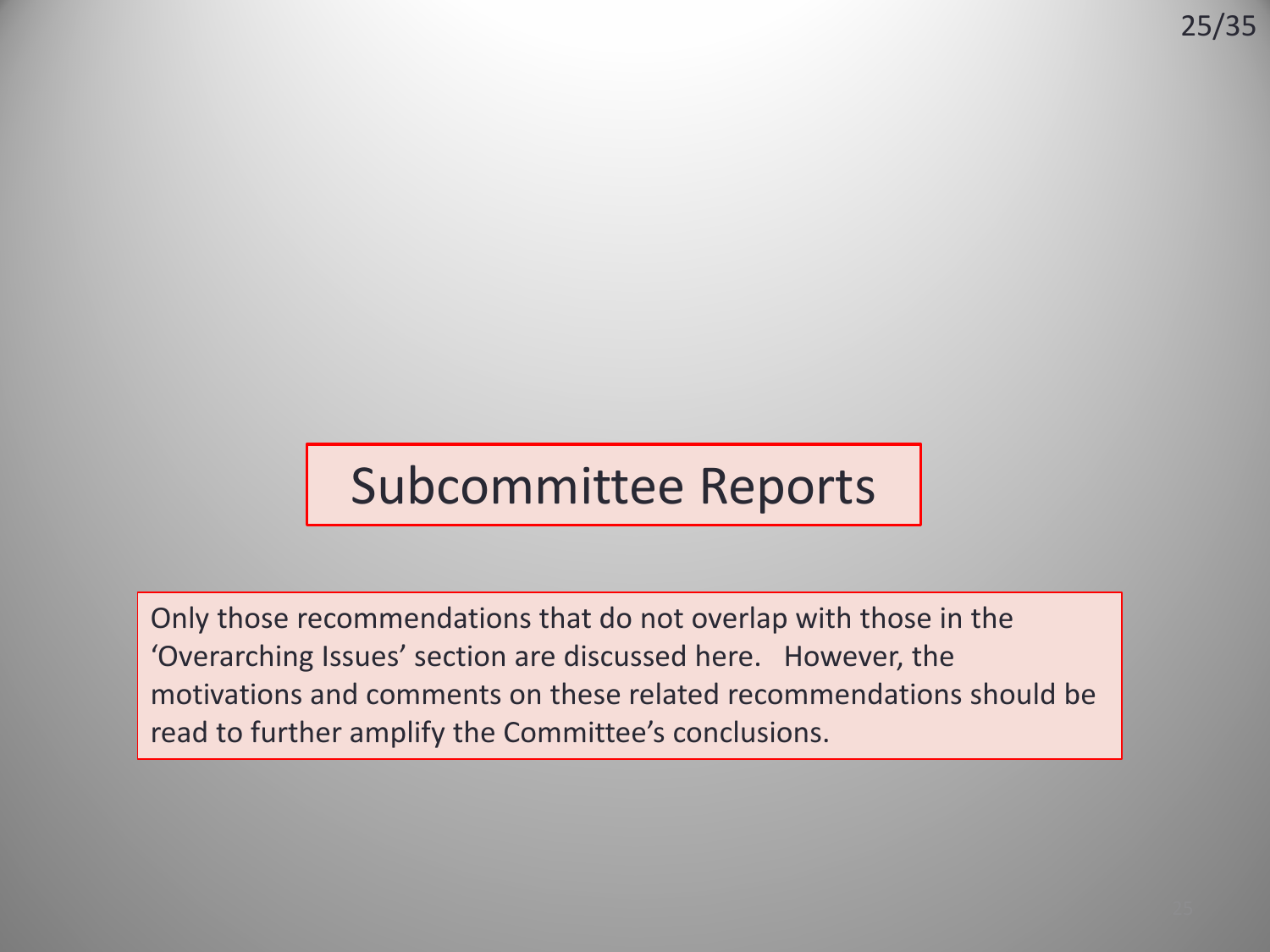### 1. Energy frontier considerations

Reviewers can judge the performance of a group through comparison of the current proposal goals and achievements to those in prior grants. The size of prior grants allows a judgment of the cost/benefit ratio of group's research.

**Recommendation 19:**

*Make previous proposals and levels of support available to reviewers.*

LHC experiment proposals contained variable COLA allowances for researchers at CERN.

**Recommendation 20:**

*If there are clear guidelines on COLA for overseas experiments, provide them to the reviewers.*

LHC experiment research and operations efforts are strongly connected but appear to be managed largely independently.

## **Recommendation 21:**

*The management of the research, operations and upgrade components of the LHC experiments should be closely coordinated.*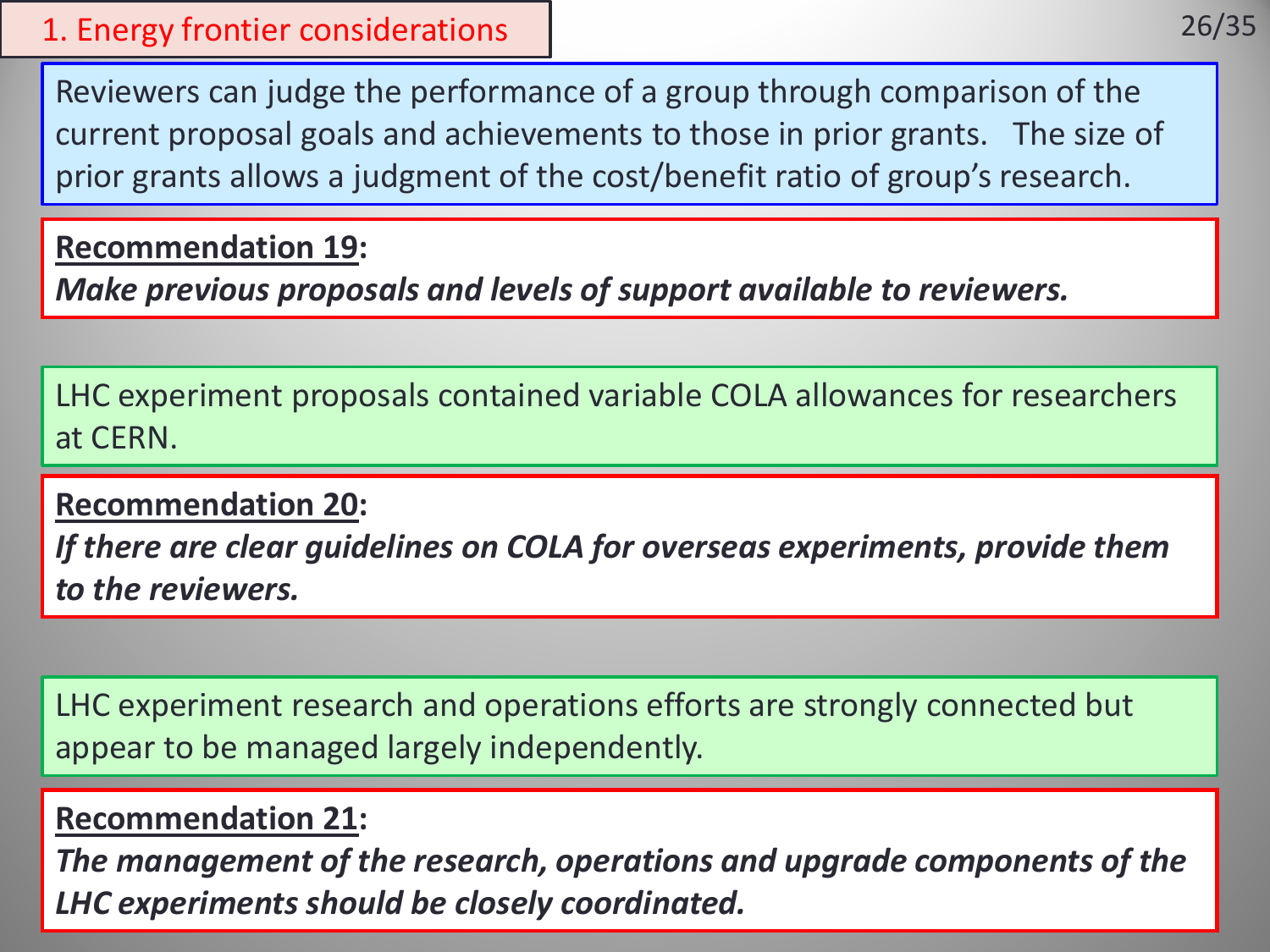Sometimes review committees need factual clarification concerning a proposal in order to properly evaluate it.

**Recommendation 22:**

*Consider a mechanism for seeking factual clarification of proposals from the PIs during the comparative review process.*

The time between proposal and notification of outcomes to proponents, and provision of redacted referee reports has improved but can be further improved. The strength of administrative support for grant processing may be inadequate.

**Recommendation 23:** *Improve the quality of OHEP administrative support.*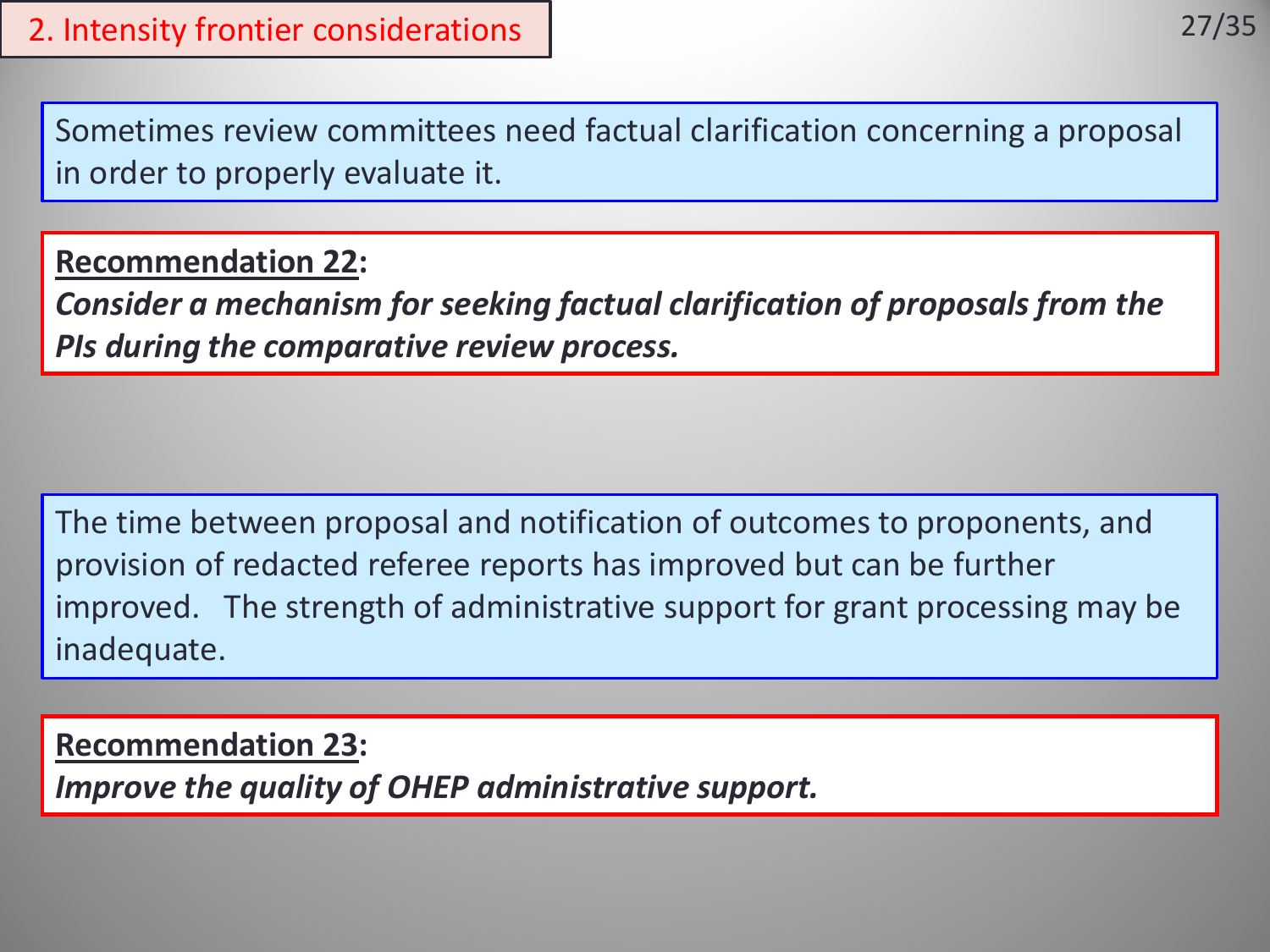The US leads in cosmic frontier research. This program is now recognized at the OMB and Congressional levels.

**Recommendation 24:** *Maintain U.S. science in the lead of the Cosmic Frontier.*

Successful Stage I/II experiments are now leading to Stage III/IV projects. The larger scale will bring new modes of operation, previously seen in the Energy and Intensity Frontiers. More extensive instrumentation, larger computing and data storage needs, and international collaborations will be needed.

## **Recommendation 25:**

*Support computation, simulation, and phenomenology that are directly needed for planning, execution, and analysis of Cosmic Frontier Stage III and Stage IV experiments.*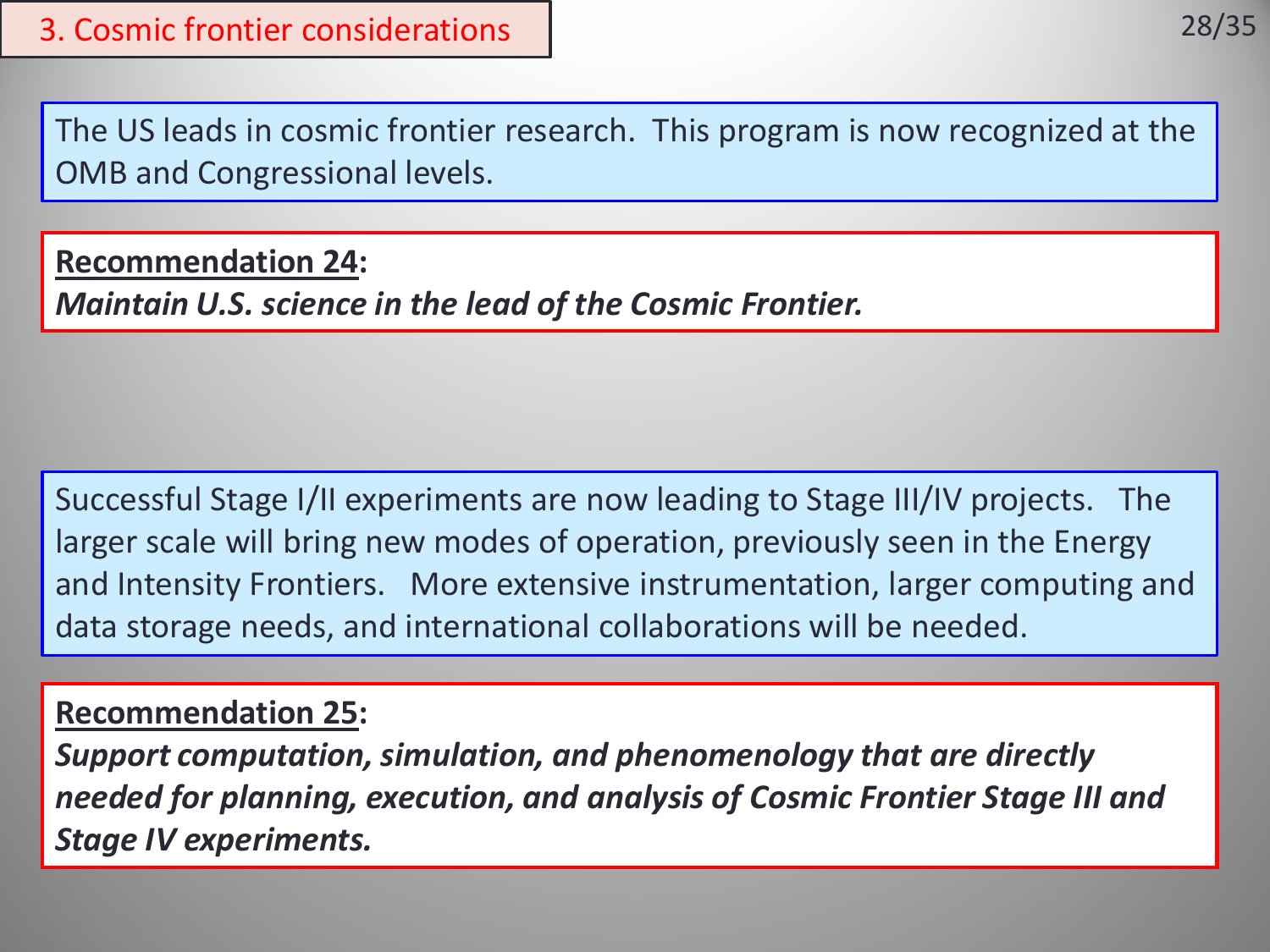## 4. Theory considerations

Theoretical physics not only supports the experimental program, but also generates new ideas that open new opportunities.

## **Recommendation 26:**

*OHEP should explicitly recognize that a thriving theory program is essential for identifying new directions and opportunities for the field, in addition to supporting the current program.*

Postdocs are the lynchpin of theory research, but are vulnerable to budget pressures. The recognition of outstanding young theorists through special fellowships occur in a few labs and universities. The DOE could emulate other agencies (NSF, NIH, NASA etc.) in broadening these opportunities.

## **Recommendation 27:**

*Create a new theory postdoc fellowship program, with recipients chosen via national competition and supported for three years at any DOE supported university or lab group of the recipient's choosing.*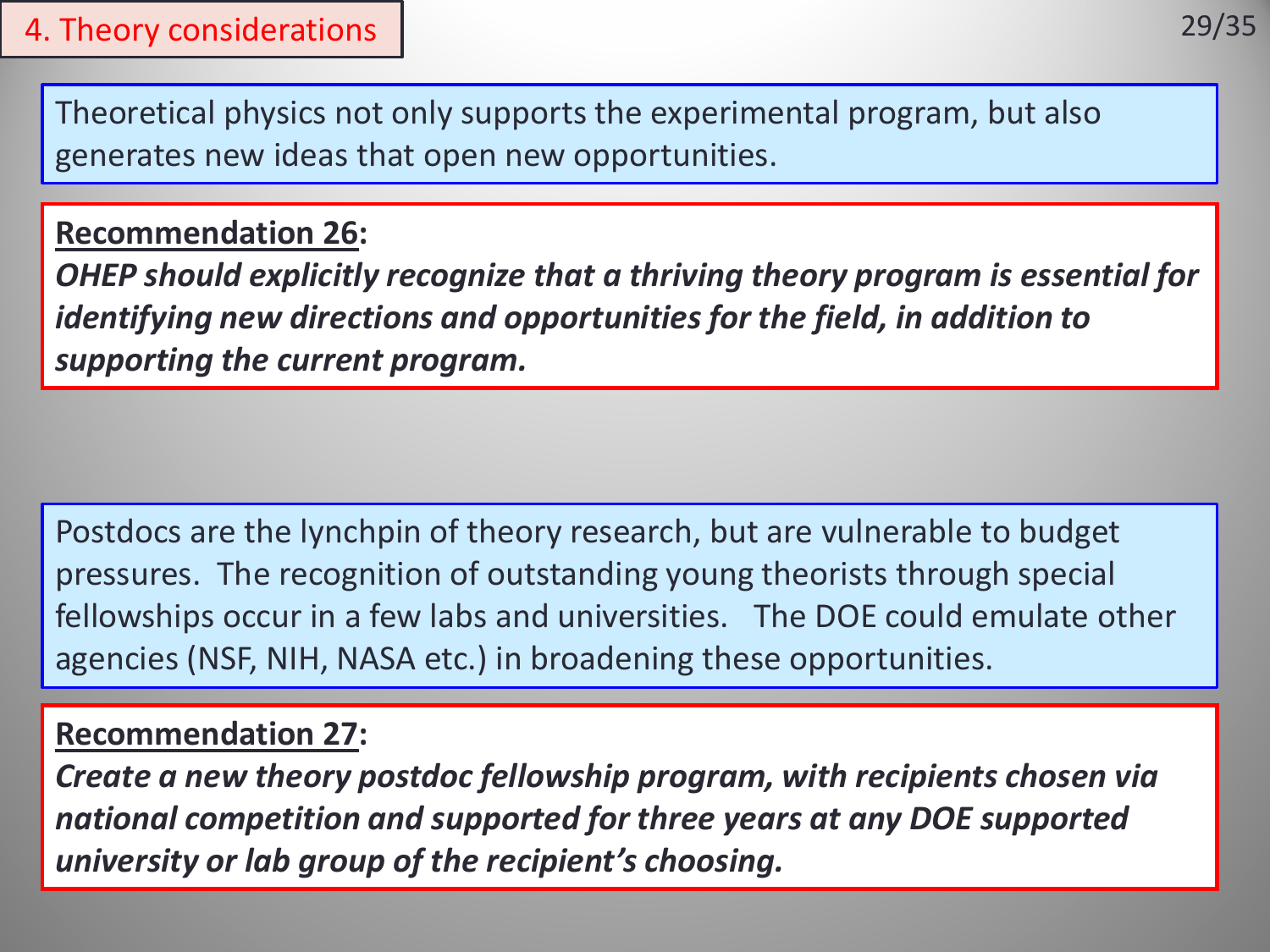OHEP has re-organized its Accelerator R&D management through the General Accelerator R&D program focused on HEP. There are connections to SciDAQ (Scientific Discovery through Advanced Computing) run by ASCR. Recently the Office of Science-wide Accelerator Stewardship program was initiated, with the BNL Accelerator Test Facility as its first component in FY14. Thus the OHEP accelerator program serves stakeholders ranging from HEP, through other Office of Science Divisions, to the wider public.

The new multi-pronged program will require careful planning and organization.

### **Recommendation 28:**

*Evaluate the General Accelerator R&D (GARD) program to identify and prioritize components that are central to the evolving HEP mission, after delivery of the 2014 P5 report.*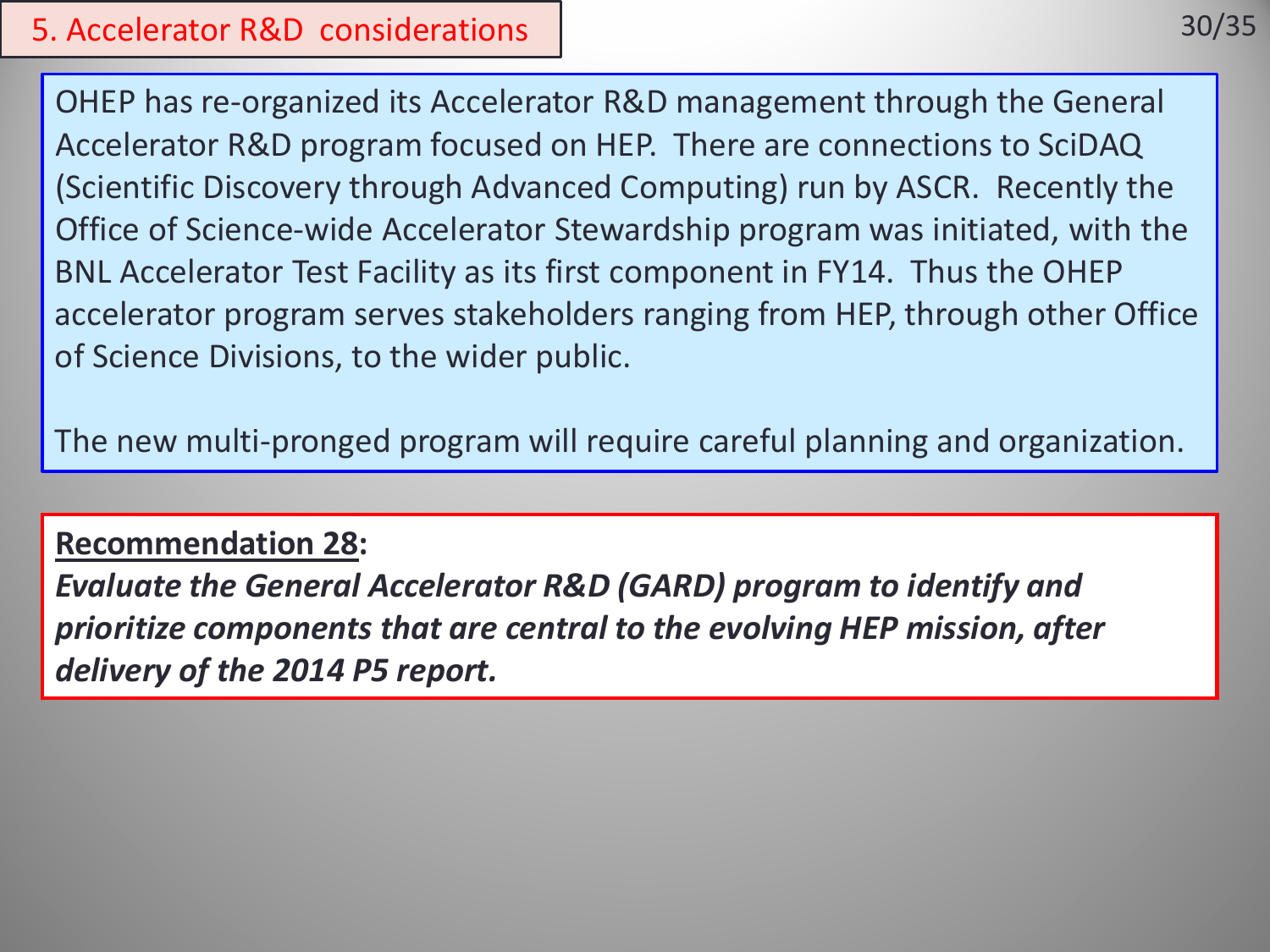### 5. Accelerator R&D considerations

The Accelerator Stewardship program was instituted after the period considered by this COV review, but there were presentations and discussions with program managers during the review. It is important that this program be structured so as to serve the broader needs of the Office of Science. The subcommittee offers some suggestions to help guide the program development.

### **Suggestion 29:**

*Identify goals and areas of mutual and/or complementary accelerator R&D interest jointly with other parts of the Office of Science and other agencies and stakeholders, at the foundation of the Accelerator Stewardship program.*

### **Suggestion 30:**

*Establish procedures to jointly review proposals addressing Accelerator Stewardship goals, including those outside traditional boundaries, at the initiation of the program.*

### **Suggestion 31:**

*Review the progress of the Accelerator Stewardship program periodically (e.g. annually), reporting to OHEP, including reviewers representing other parts of the Office of Science, and representing other governmental agency stakeholders. Consider including SciDAC accelerator activities in the periodic reviews.*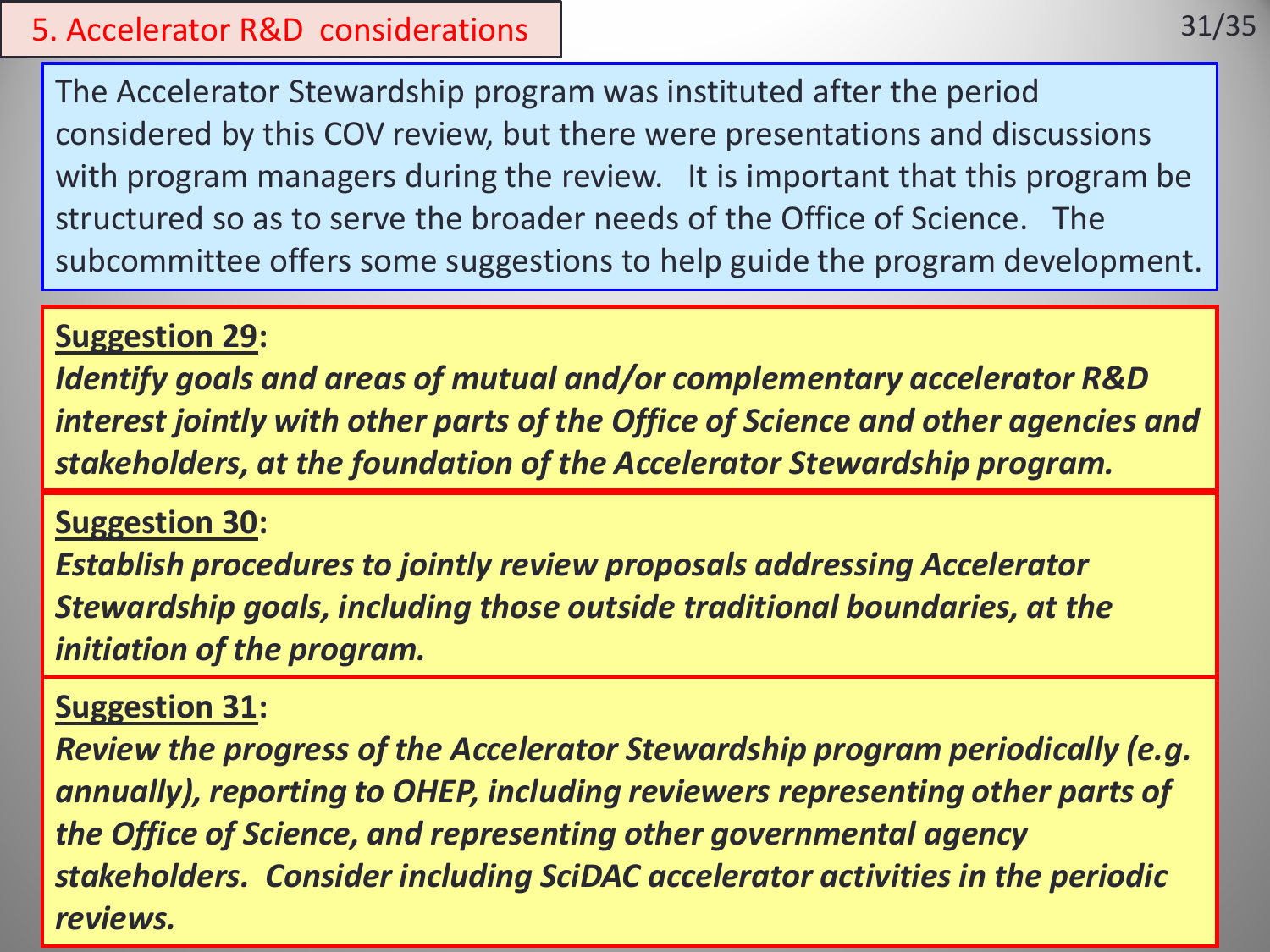Long term programs devoted to improvements of existing facilities (e.g. the Fermilab Proton Improvement Program, and some AIP/GPP programs) could benefit from project-like review to establish their costs, milestones and deliverables. Some such programs have suffered delays owing to Lab budget constraints and other priorities. Such reviews could be conducted using projectlike methods either by the host Laboratory or by DOE.

### **Recommendation 32:**

*Perform project-style reviews for programs that have significant budgets and extend over multiple years.*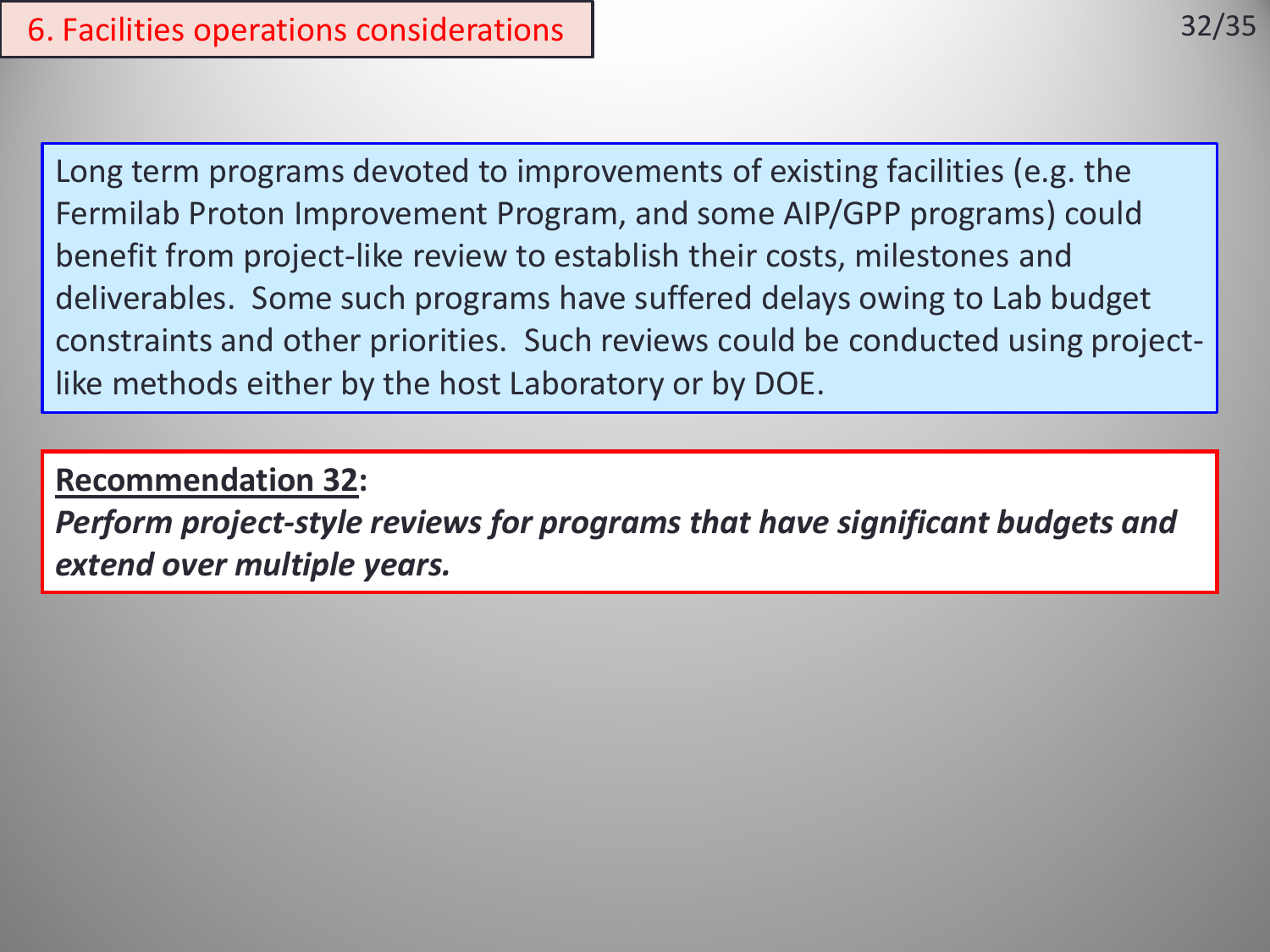The Facilities Operations considered were the Fermilab Program, LHC detector operations, FACET, LARP, MAP, and ILC. The program management was found to work well in most cases.

More rigorous inclusion of 'response to previous review recommendations' in subsequent external reviews, particularly LARP, would be desirable.

The transition from R&D to construction should be carefully managed.

**Recommendation 33:**  *Request that the LARP leadership address the recommendations from a compilation of the 2010-2012 LARP reviews.*

**Recommendation 34:** 

*Monitor activities that are transitioning from R&D to full construction (e.g. LARP magnet program) so as to clearly define and track the transition steps.*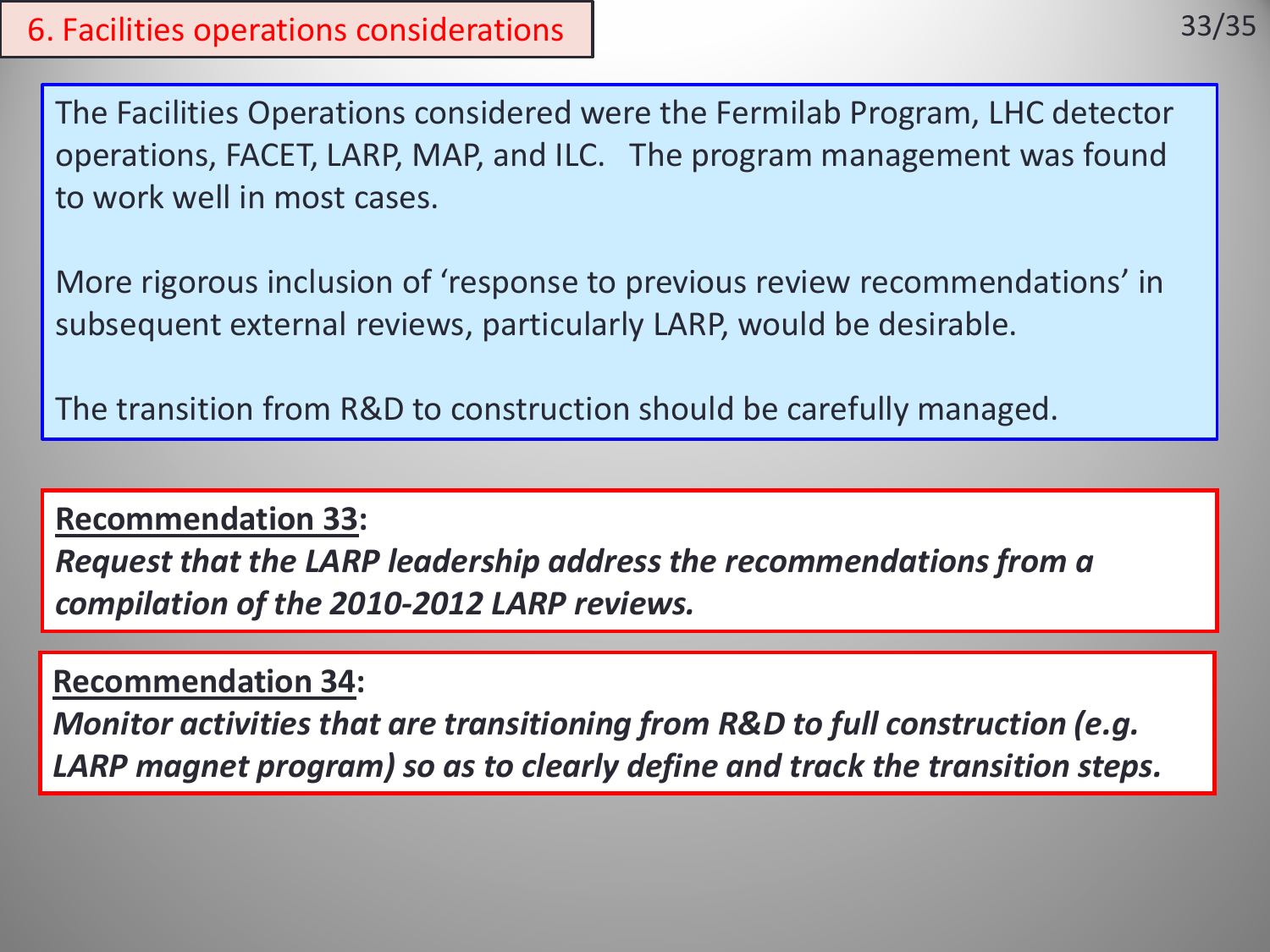### 7. Projects considerations

OHEP managed 17 projects during the period reviewed, ranging from new starts to completions. OHEP oversight was good, and flexible enough to meet the problems that were encountered.

Project success is measured by the final cost (< 110% of original TPC). There is no requirement that the original project schedule be met, and delays have become the norm.

New projects at the CD0 and CD1 stage have been developed so as to be ready for baselining if funds become available. ARRA offered such an opportunity.

As noted in Recommendation 11, the COV welcomes the increased fraction of the budget devoted to Projects since the 2010 COV, but awaits P5 advice on the appropriate level of Project funding for future years.